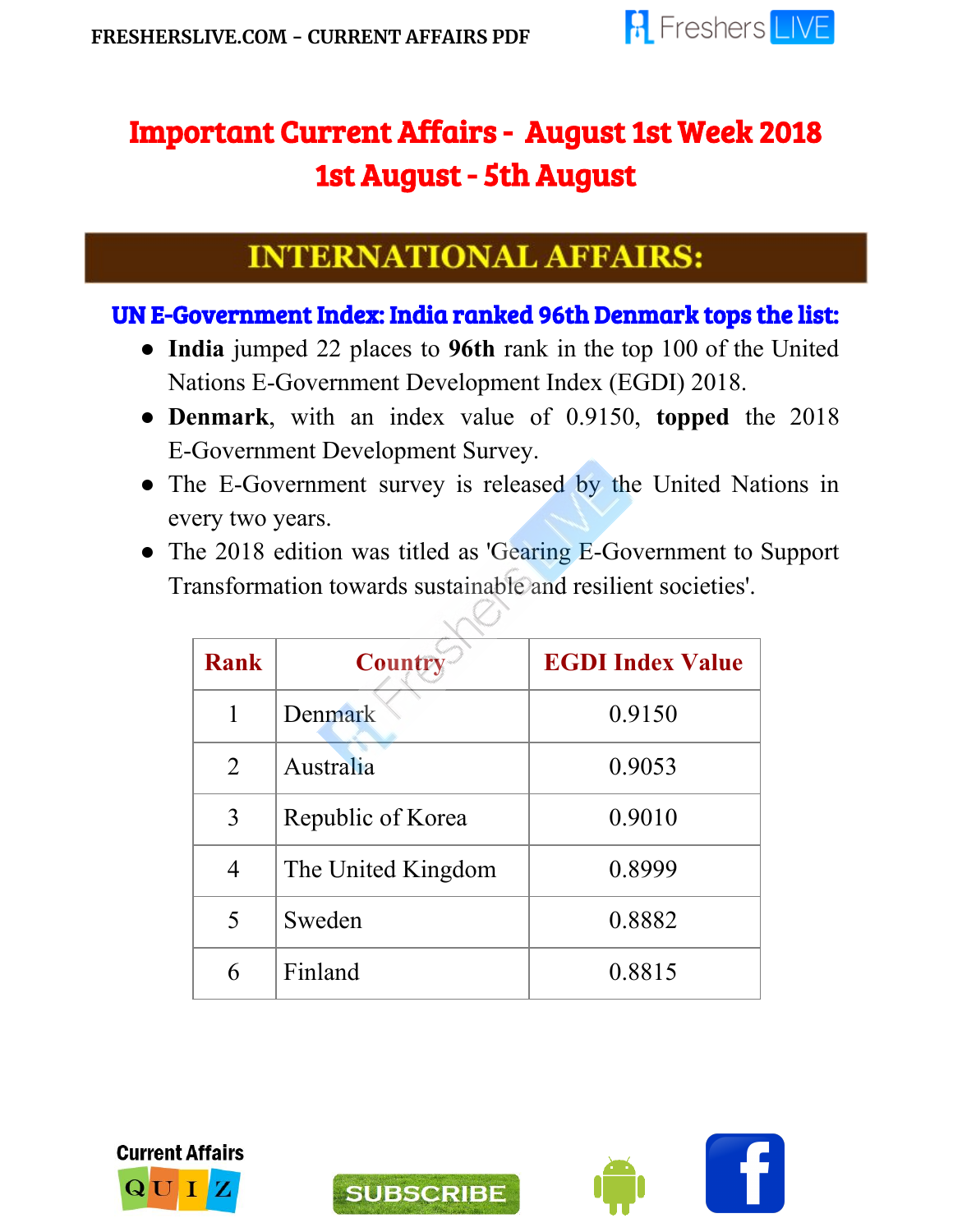

## Afghan announced that the Presidential election will be held on 20th April 2019:

- The tenure of the incumbent, President **Ashraf Ghani**, will end in the year 2019.
- It is expected that he will stand for another five-year term.

## Imran Khan Invited Aamir Khan, Sunil Gavaskar, Kapil Dev to Oath Ceremony:

- Imran Khan, Pakistan's prime minister-to-be, has invited
	- Bollywood star Aamir Khan and
	- former cricketers Sunil Gavaskar,
	- Kapil Dev and
	- Navjot Singh Sidhu

to his oath-taking ceremony on **August 11.**

● Imran Khan's **Pakistan Tehreek-e-Insaf** (PTI) party emerged as the single largest party in Pakistan's national assembly after the July 25 general election.

## Golden Bridge supported by hand shaped concrete opened in Vietnam:

- Vietnam's **Cau Van** which means "**Golden Bridge**" in Vietnamese, has just opened in the Ba Na Hills near the city of Da Nang and is 150 metres long and 1,400 metres above sea level.
- The bridge supported by two hand-shaped concrete, was designed to evoke the image of the "giant hands of Gods, pulling a strip of gold out of the land".





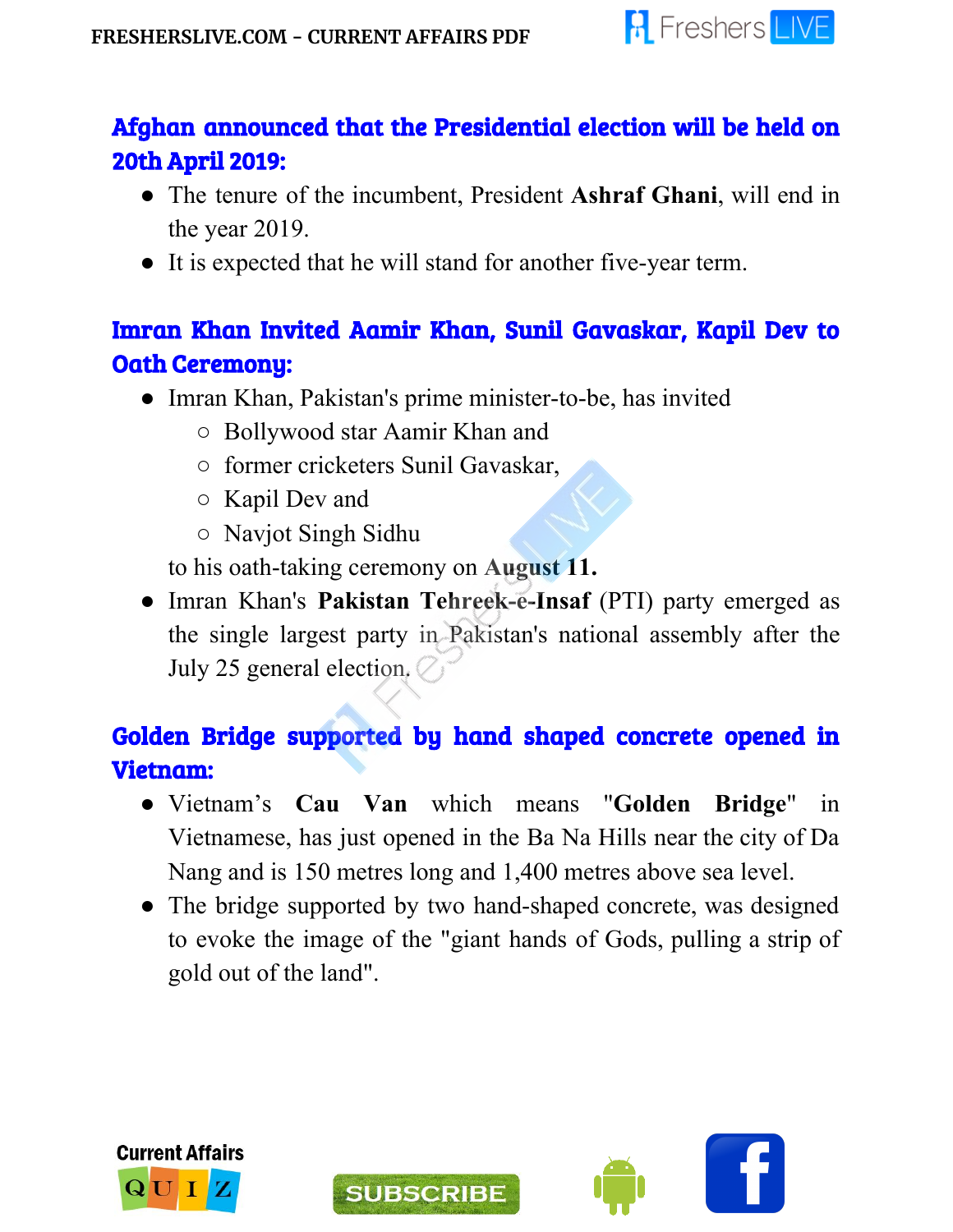

#### Apple becomes First \$1 Trillion Company in History:

- **Apple Inc**. became the **first** U.S.-based company with a market value of **\$1 trillion**, four decades after it was co-founded by **Steve Jobs** in a Silicon Valley garage and later revolutionized the worlds of computing, music and mobile communications.
- The iMac desktop computer, the iPod, iPhone, and iPad were smash hits.
- Apple CEO **Tim Cook.**

### Emmerson Mnangagwa again won Presidential election in Zimbabwe:

- Current Zimbabwe President, **Emmerson Mnangagwa** won 50.8 percent of total votes.
- Opposition leader Nelson Chamisa of Movement for Democratic Change party (MDC) party secured 44.3 percent votes.
- Emmerson Mnangagwa has been sworn in as Zimbabwe's president on November 2017, just days after Robert Mugabe resigned.

## NASA selects Indian origin Sunita Williams among 9 astronauts for human spaceflight:

- Williams has been named for the **Boeing** programme to the ISS (International Space Station), the first test flight scheduled to take place in the middle of 2019.
- The eight active NASA (National Aeronautics and Space Administration) astronauts and one former astronaut-turned-corporate crew member will launch on **Boeing CST-100 Starliner** and **SpaceX Dragon Capsule** to the International Space Station beginning in 2019.



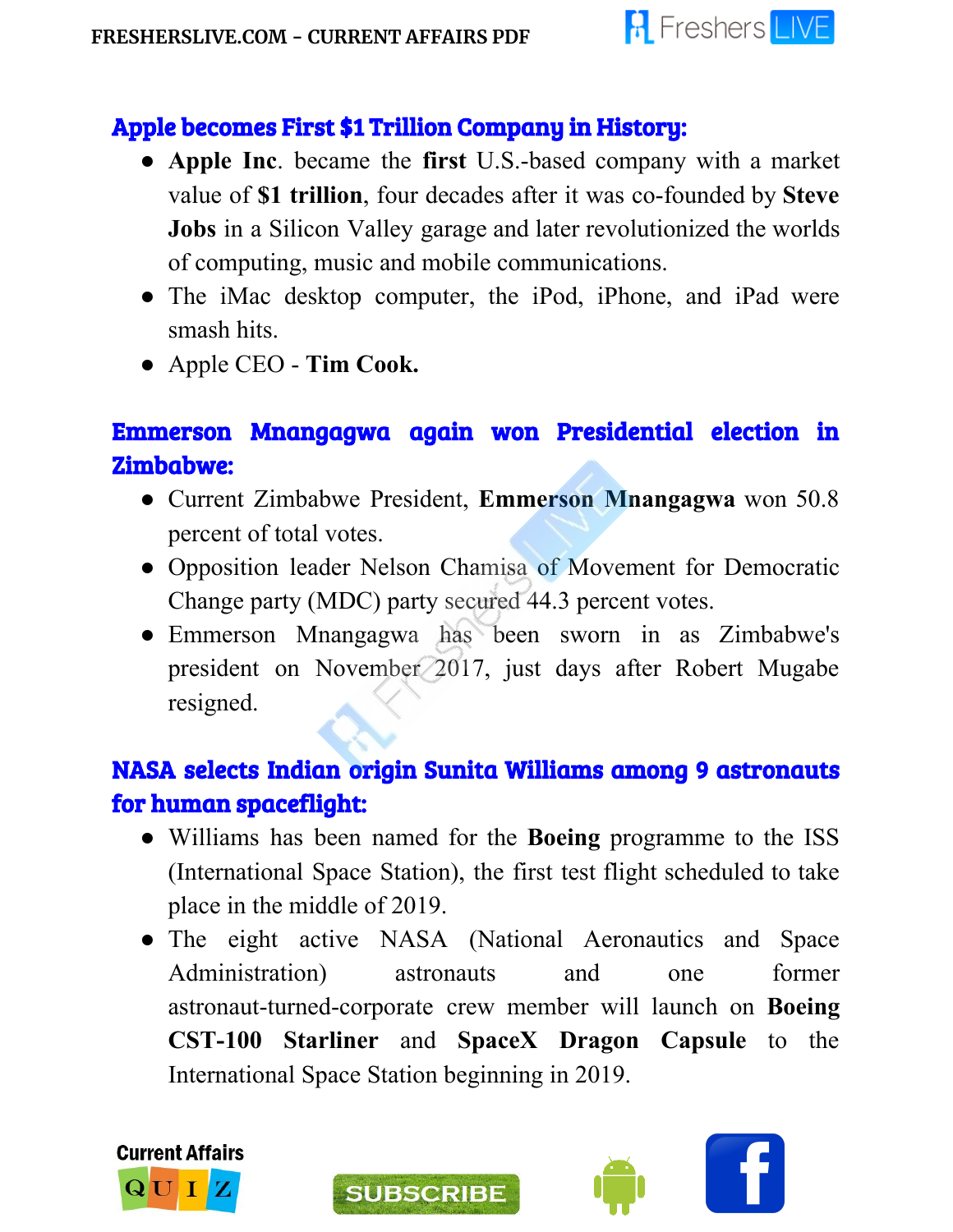

- The Eight other astronauts are:
	- Victor Glover,
	- Robert Behnken,
	- Michael Hopkins,
	- Douglas Hurley,
	- Eric Boe,
	- Christopher Ferguson,
	- Josh Cassada, and
	- Nicole Mann.

### Japan overtakes China as World's 2nd biggest stock market:

- As a result of China's trade war with the US and its campaign to cut debt, the value of China's stock market fell to **\$6.09 trillion**, losing its position as the World's second biggest stock market to **Japan (\$6.17 trillion)**.
- The **U.S.** has the world's largest stock market at just over **\$31 trillion**.
- China's stock market overtook Japan's in **2014** and soared to an all-time high of over \$10 trillion in 2015.

## Magnitude 7 Earthquake struck Indonesia:

- Powerful earthquake hit the popular Indonesian resort island of **Lombok** and Bali.
- The National Disaster Management Board reported that the death toll had risen to 91.
- Earlier on July 29, a magnitude 6.4 earthquake hit Lombok and killed 16 people.
- **● Important Notes:**





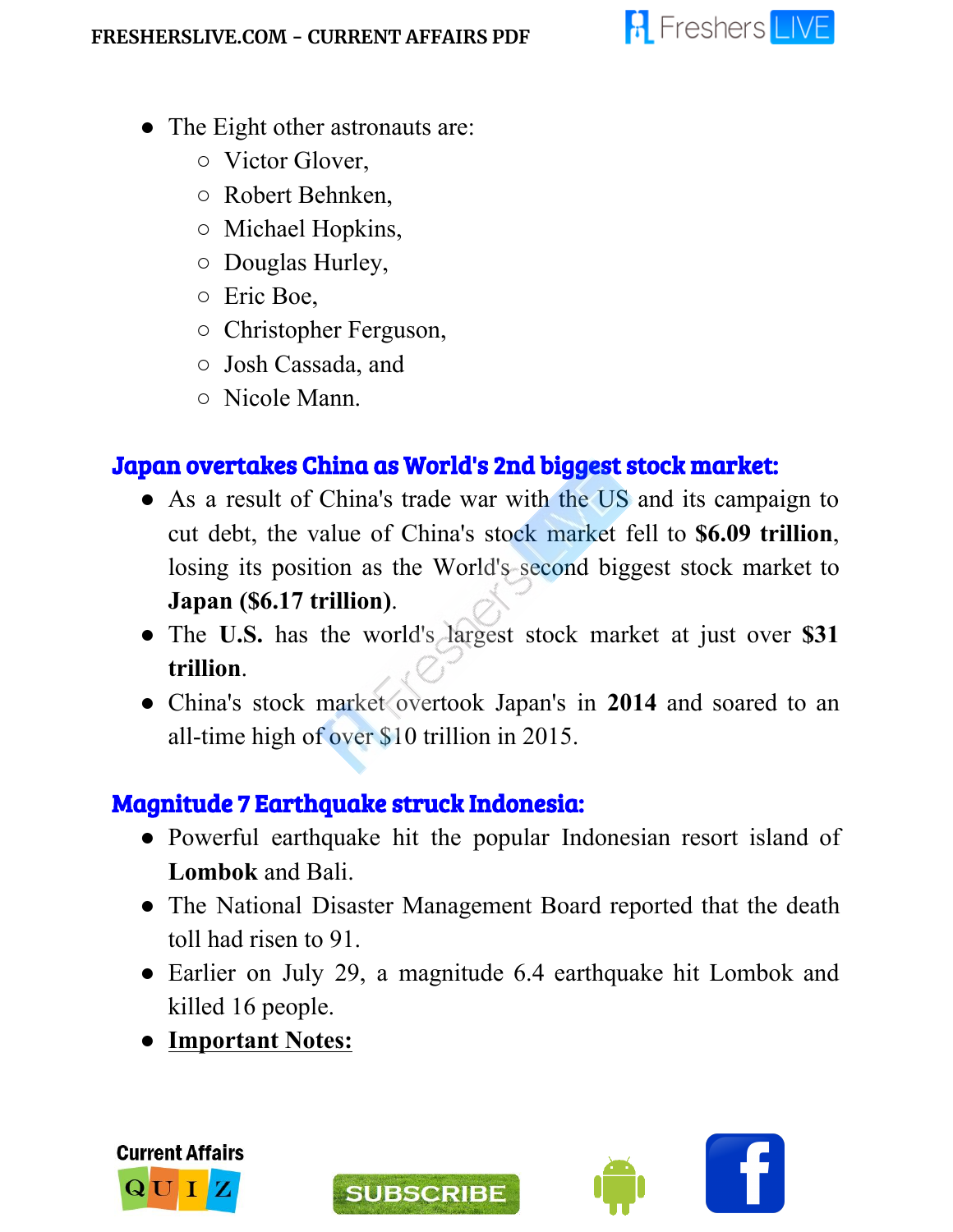

- Indonesia is prone to earthquakes due to its location on the **Pacific** "**Ring of Fire**," an arc of volcanoes and fault lines in the Pacific Basin.
- In **December 2004**, a massive magnitude **9.1** earthquake off **Sumatra** triggered a tsunami that killed 2,30,000 people in many countries.

## **NATIONAL AFFAIRS:**

#### Assam NRC Final Draft List released:

- In a bid to identify the **illegal Bangladeshi migrants**, the government released the final draft of **National Register of Citizens** (NRC) list with names of 28,983,677 citizens in Assam.
- However, around 40 lakh people have been left out of the list.
- **● What is NRC?**

ł

- National Register of Citizens is a record of all legal citizens of a state. The first list of NRC was created way back in 1951.
- The NRC was prepared under the purview of the **Foreigners Act of 1946.**
- **Assam** is the only state in India that has an NRC.

## United States grants India the STA 1 trading status:

- US President Donald Trump decided to grant India the **STA**-1 (**Strategic Trade Authorization**) status equivalent to American allies for procurement of **military weapons**.
- This is a big rebuff to China for blocking India's entry into the **Nuclear Suppliers Group** (NSG).



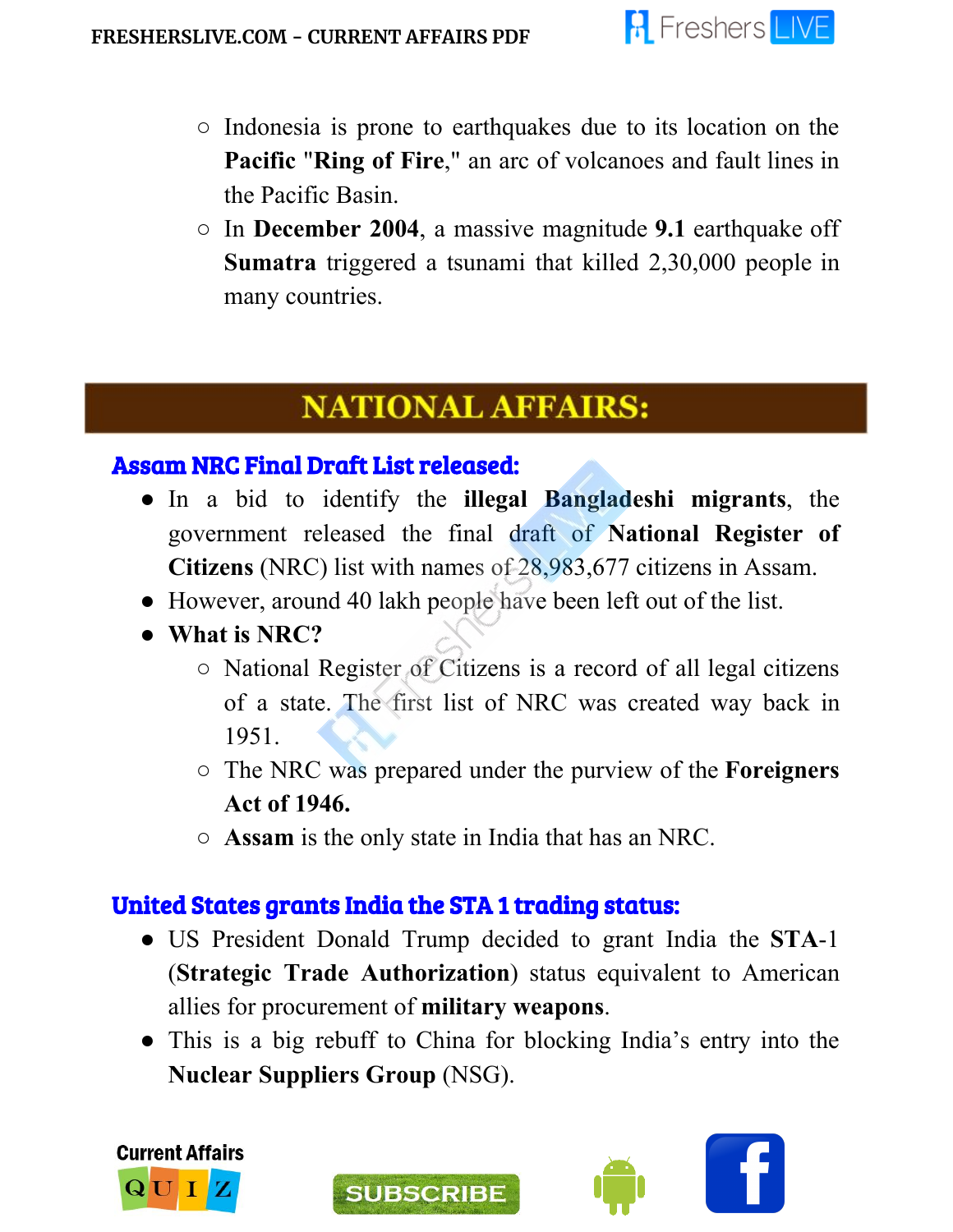

- The US President has relaxed a key condition set by the Obama Administration that India would be eligible only after it had secured the membership of all four technology control regimes
	- a. the Nuclear Suppliers Group (NSG),
	- b. the Missile Technology Control Regime,
	- c. the Wassenaar Arrangement and
	- d. the Australia Group.
- India became a member of three of these, except for NSG where China has continued to block a consensus.

## Mallya tops the List of India's 28 Fugitive Economic Offenders:

- **Vijay Mallya** (promoter of defunct Kingfisher Airlines) allegedly defrauded banks of about **Rs 7,500 crore**, according to the list the Finance Ministry submitted in the Lok Sabha.
- **Mehul Choksi**, promoter of Gitanjali Jewels (₹7,080 crore) and his nephew **Nirav Modi** (₹6,498 crore) took the second and third spots.
- The list also includes Sterling Biotech promoters **Chetan Sandesara**, Nitin Sandesara and Diptiben Sandesara, who allegedly defrauded banks of  $\overline{5}$ ,383 crore.

## Govt launched e-Aksharayan Software in 7 Indian languages:

- **E-Aksharayan** is free, desktop software for converting **scanned printed** Indian Language documents into a fully **editable** text format in Unicode encoding.
- The software supports editing in **seven** Indian languages Hindi, Bangla, Malayalam, Gurmukhi, Tamil, Kannada & Assamese.



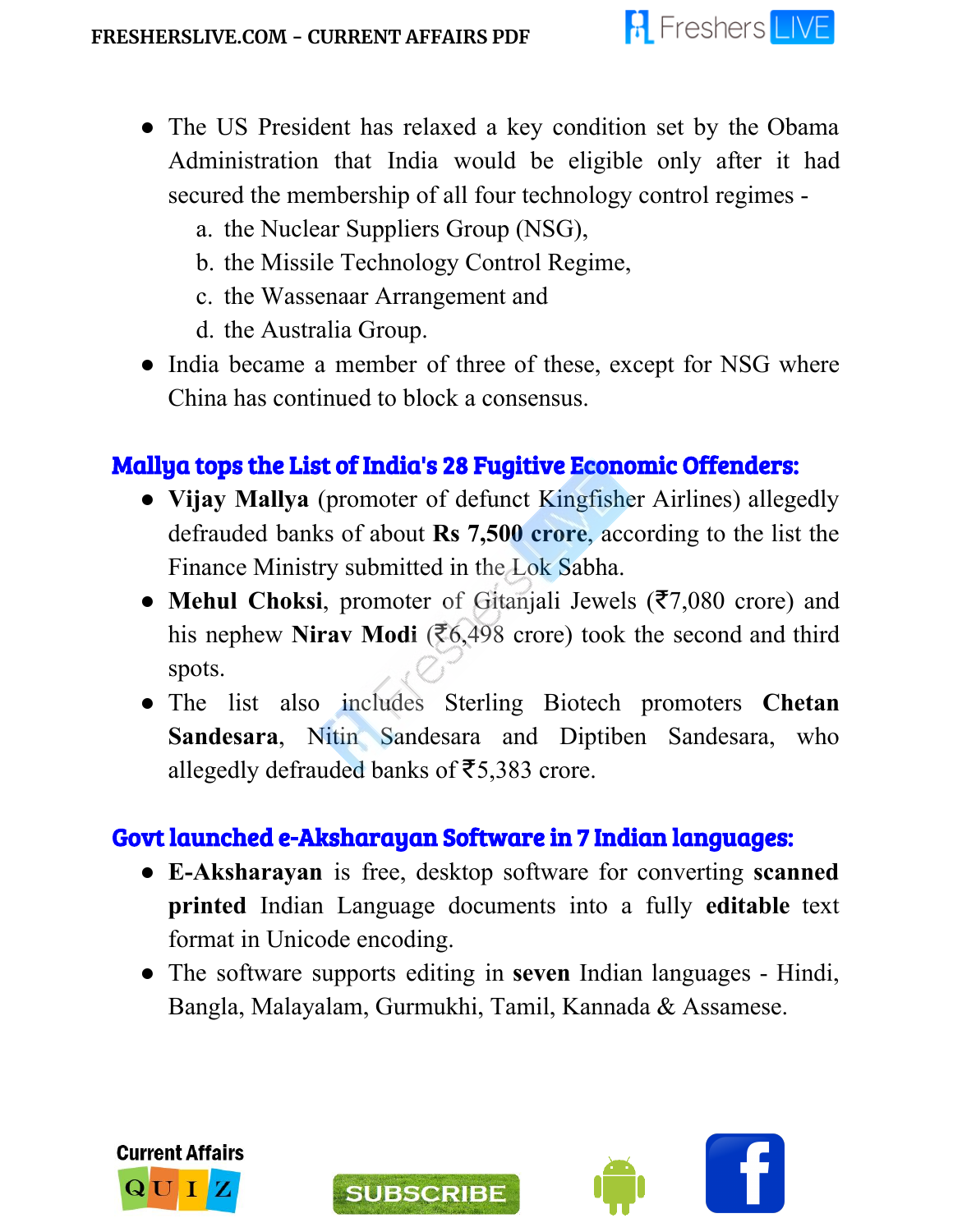

#### Red Fort at MMC is to be remodeled into Museum:

- **Red Fort**, which is at the east of **Madras Medical College** (MMC) Chennai, is planned to be remodelled into a **museum**.
- The building was constructed in 1897, the red brick structure has been classified as a **Grade I heritage building** by the Justice E. Padmanabhan Committee on heritage structures.
- The building is of **Indo-Saracenic** style.
- The State government has sanctioned **Rs.1.97 crore** for the restoration process of the building. On completion, the building is planned to be remodelled into a museum.

### Lok Sabha passed the Commercial Bill:

- The Lok Sabha passed the **Commercial Courts, Commercial Division and Commercial Appellate Division of High Courts (Amendment) Bill, 2018**, which aims at improving the ease of doing business in India.
- The Bill will designate some courts as commercial courts. By doing so, the commercial disputes can be resolved swiftly.
- It will also reduce the monetary jurisdiction of these courts from Rs.1 crore to Rs.3 lakh.

## Startup India Yatra launched in Chhattisgarh:

- Startup India is a flagship initiative of the Government of India.
- **Aim**:- To promote **job creation** in tier 2 and tier 3 towns and cities.
- **● Main pillars of the program are**
	- Simplification and Hand Holding
	- Funding Support and Incentives
	- Industry Academia Partnership and incubation





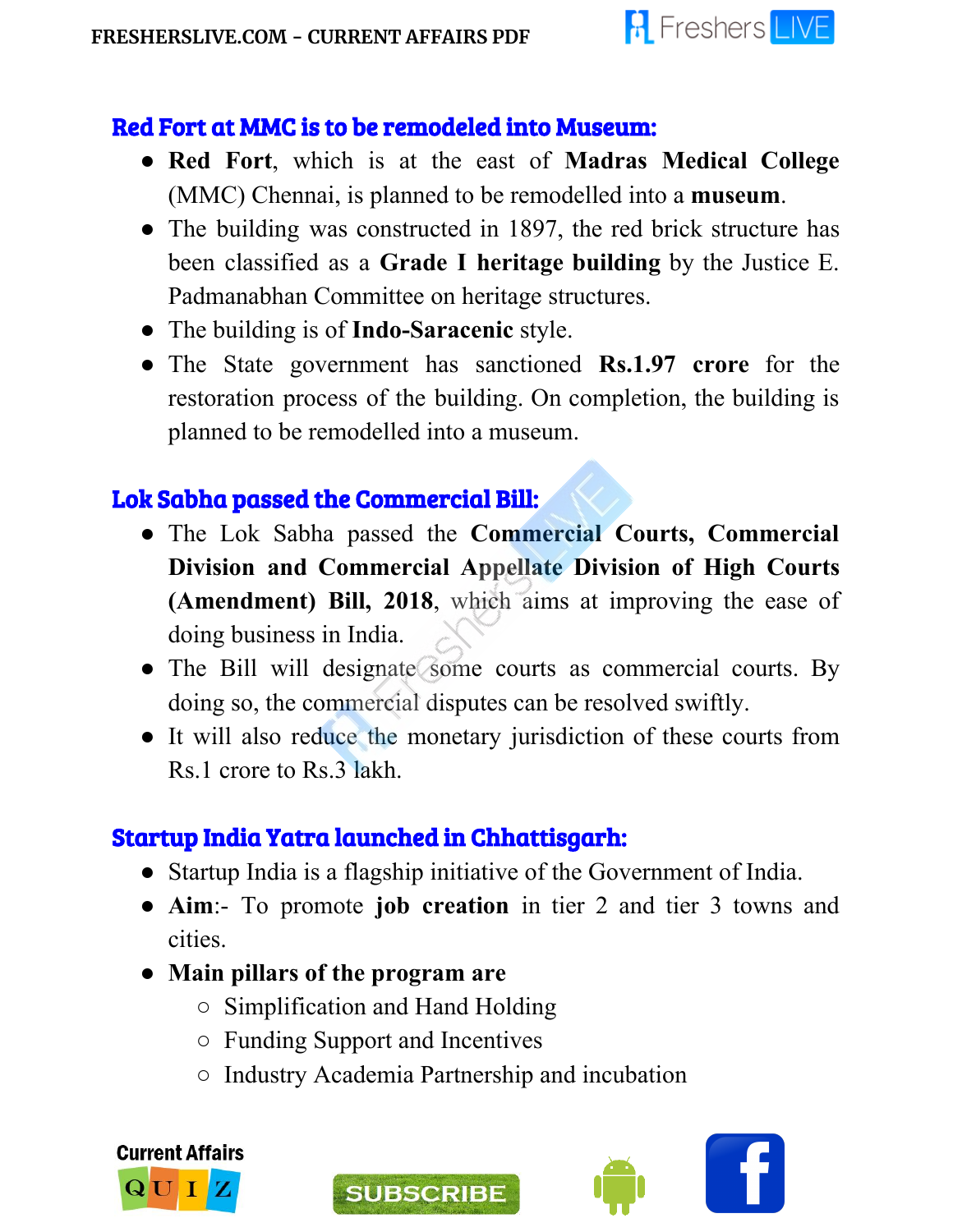

## Cabinet approved Bill to restore the original provisions of the SC and ST:

- Cabinet has approved to introduce a Bill to restore the original provisions of the **SC and ST (Prevention of Atrocities) Act, 1989**. The Supreme Court has ruled out the Bill on 20th March.
- The Amendment Bill introduces three new clauses after Section 18 of the original Act. The three clauses are:
	- 1) The preliminary enquiry shall not be required for registration of a First Information Report against any person
	- 2) The arrest of a person accused of having committed an offence under the Act would not require any approval
	- 3) The provisions of Section 438 of the Code of Criminal Procedure, which deals with anticipatory bail, shall not apply to a case under this Act, in spite of any judgment or order of any Court.

## World's 1st Hindi-Speaking Robot Rashmi:

- Ranchi-based software developer **Ranjit Srivastava** is developing the world's first Hindi-speaking humanoid robot called **Rashmi**.
- The robot will speak Bhojpuri, Marathi, and English, and is equipped with facial expressions and recognition systems.

#### Delhi celebrates its first ever dragonfly festival:

- This is First-ever festival for insects that help maintain ecosystem and is being organized from Aug 3 to Sept 1 jointly by WWF (World Wide Fund) India and the Bombay Natural History Society (BNHS).
- This will culminate towards a dragonfly census on August 19.





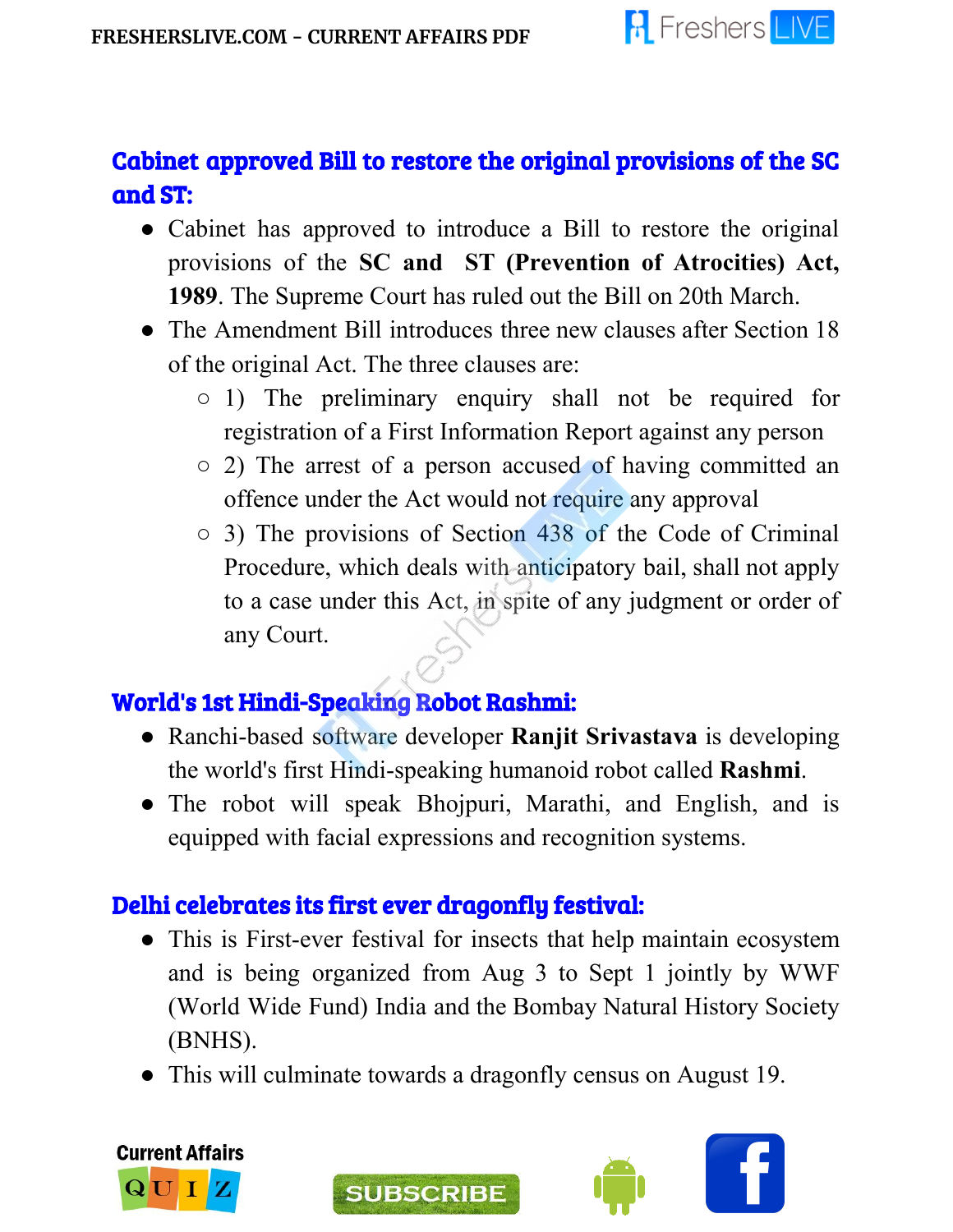

• India has about 500 different types of species at present, while around 3012 species were recorded worldwide until 2010.

#### Ministry of Textiles and Power launches SAATHI initiative:

- SAATHI (Sustainable and Accelerated Adoption of efficient Textile technologies to Help Small Industries) aims to accelerate the adoption of **energy efficient** textile technologies in the **power loom sector** and cost savings due to use of such technology.
- **Energy Efficiency Services Limited** (EESL) will replace old inefficient electric motors with energy efficient **IE3** motors which will result in energy and cost saving up to 10-15% in the first phase.
- Power loom clusters at Ichalkaranji, Bhiwandi, Erode, Surat, Bhilwara and Panipat have been identified for pilot study.

## Lok Sabha passed the National Sports University Bill, 2018:

- The Bill is to establish a **National Sports University** in **Manipur**, at the cost Rs.524 crore.
- It aimed at enhancing the country's standing in sports.
- The National Sports University Bill, 2018, will replace an Ordinance promulgated by the President Ram Nath Kovind on May 31 2018.
- The legislation was introduced in the Lok Sabha in August 2017 by Sports Minister **Rajyavardhan Singh Rathore**.

#### Karnataka Government launches "Swachhameva Jayate":

**SUBSCRIBE** 

● In order to achieve the status of **Open Defecation Fre**e (ODF), Karnataka launched "**Swachhameva Jayate**" a **rural cleanliness** and **sanitation** campaign.



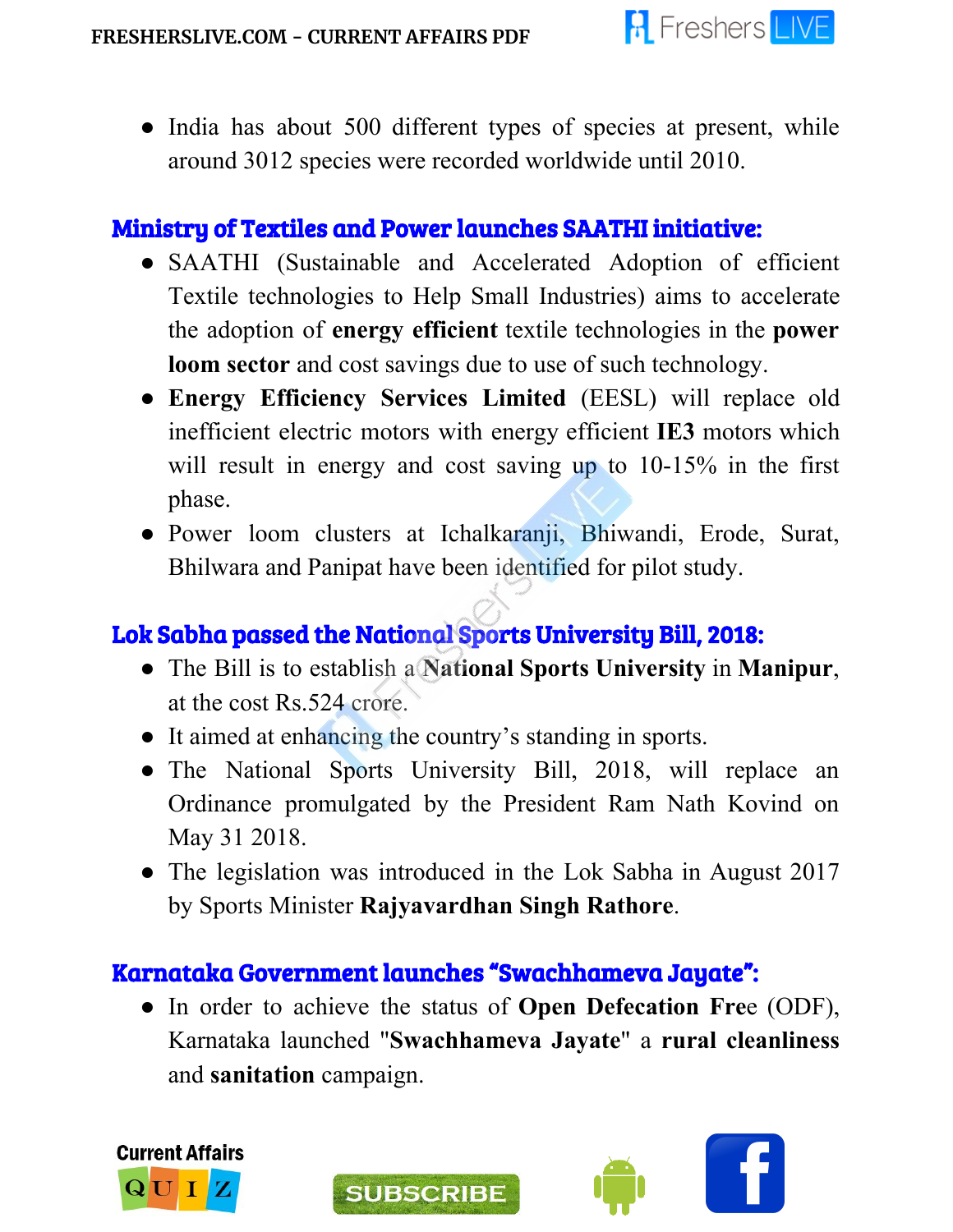

- This campaign will aim to boost the **Swachh Survekshan Grameen** in all the districts with the help of school children.
- Since the inception of Swachh Bharat Abhiyan, the government of Karnataka has constructed a total of 22 lakh toilets in 29,736 villages. The state needs another five lakh toilets in its rural areas before October 2 to achieve ODF status.

## Andhra Pradesh government launched 'Mukhyamantri Yuva Nestham':

- Under the scheme, an allowance of **Rs 1000 per month** will be provided to **unemployed** youth in the state.
- About 12 lakh youths in the age group of 22-35 years will get the benefit of the scheme.
- Andhra Pradesh CM **Chandrababu Naidu.**

## Delhi tops in State Investment potential index:

- The index prepared by economic think tank National Council of Applied Economic Research (NCAER), showed that **Delhi** topped the rankings on **infrastructure and economic conditions** of the state.
- **Tamil Nadu** was in **second** place and topped the rankings in labour and governance.
- These two states are followed by Gujarat, Haryana, Maharashtra, Kerala, Andhra Pradesh, Telangana, Karnataka and West Bengal.
- The ranking of 20 states and one Union Territory of Delhi was based on six pillars -
	- 1. Land,
	- 2. Labour,
	- 3. Infrastructure,





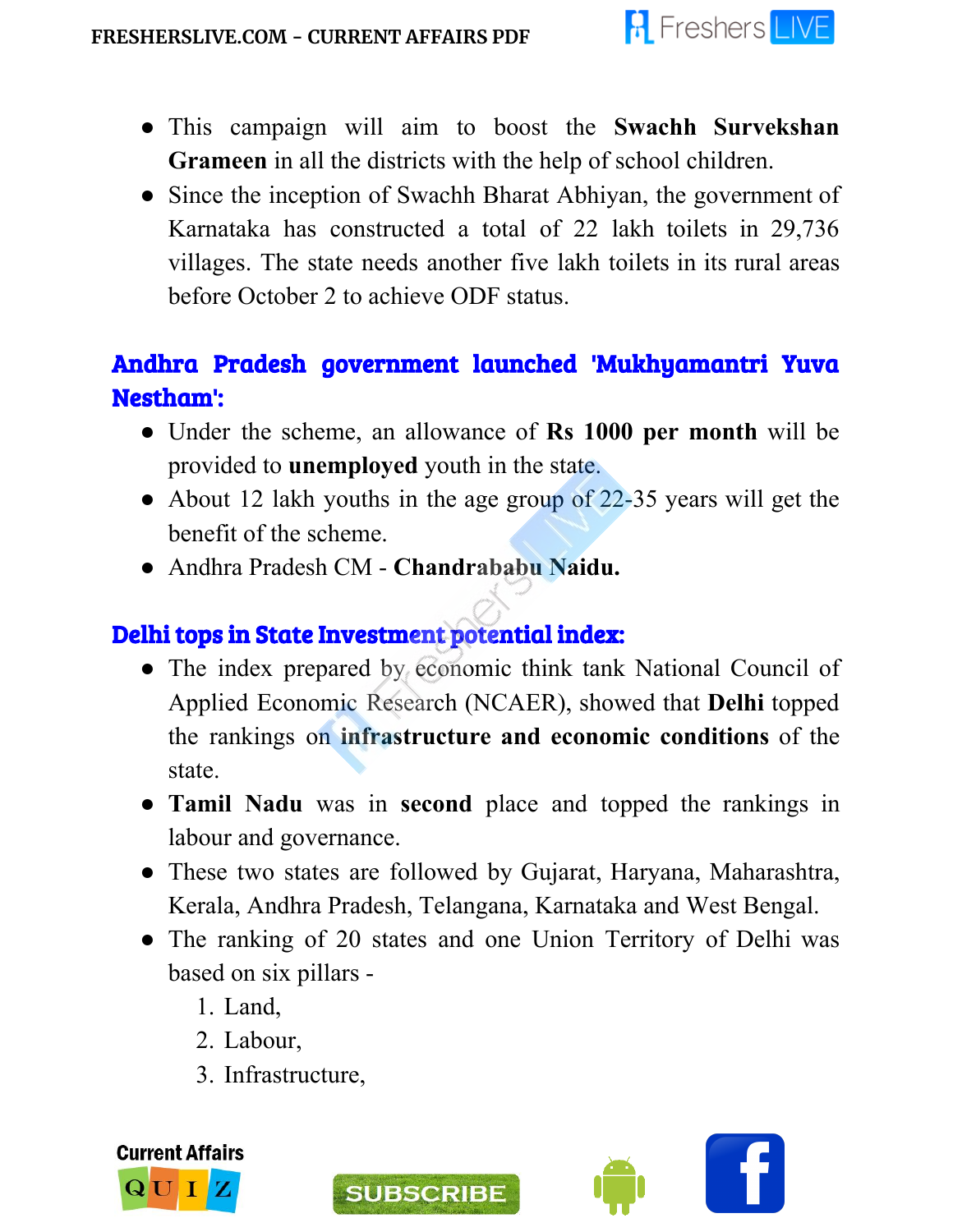

- 4. Economic climate,
- 5. Governance and political stability and
- 6. Business perceptions.

## Himachal Pradesh launches Shaur Nahin mobile application:

- Himachal Pradesh Chief Minister **Jai Ram Thakur** launched '**horn not ok**' awareness campaign and '**shaur nahin**' (no noise) mobile application.
- The main aim is to spread awareness of unnecessary blowing horn as it creates unnecessary **noise pollution**.
- The app will enable the general public to report cases of noise pollution.

## Union Govt approved research projects worth over Rs 100 crore under IMPRINT-2 scheme:

- Around 122 new research projects of 112 crore rupees under its **Impacting Research Innovation and Technology** 'IMPRINT-2' scheme are approved.
- IMPRINT 2 is a government initiative to address the major **science and engineering challenges** that India must address and champion to enable, empower and embolden the nation for inclusive growth and self-reliance.

#### Mukhyamantri Kanya Utthan Yojana was launched in Bihar:

- Bihar Chief Minister **Nitish Kumar** launched 'Mukhyamantri Kanya Utthan Yojana', a scheme for the **girl child**.
- The scheme will provide **Rs.54,100** for a girl child from her birth until she graduates.



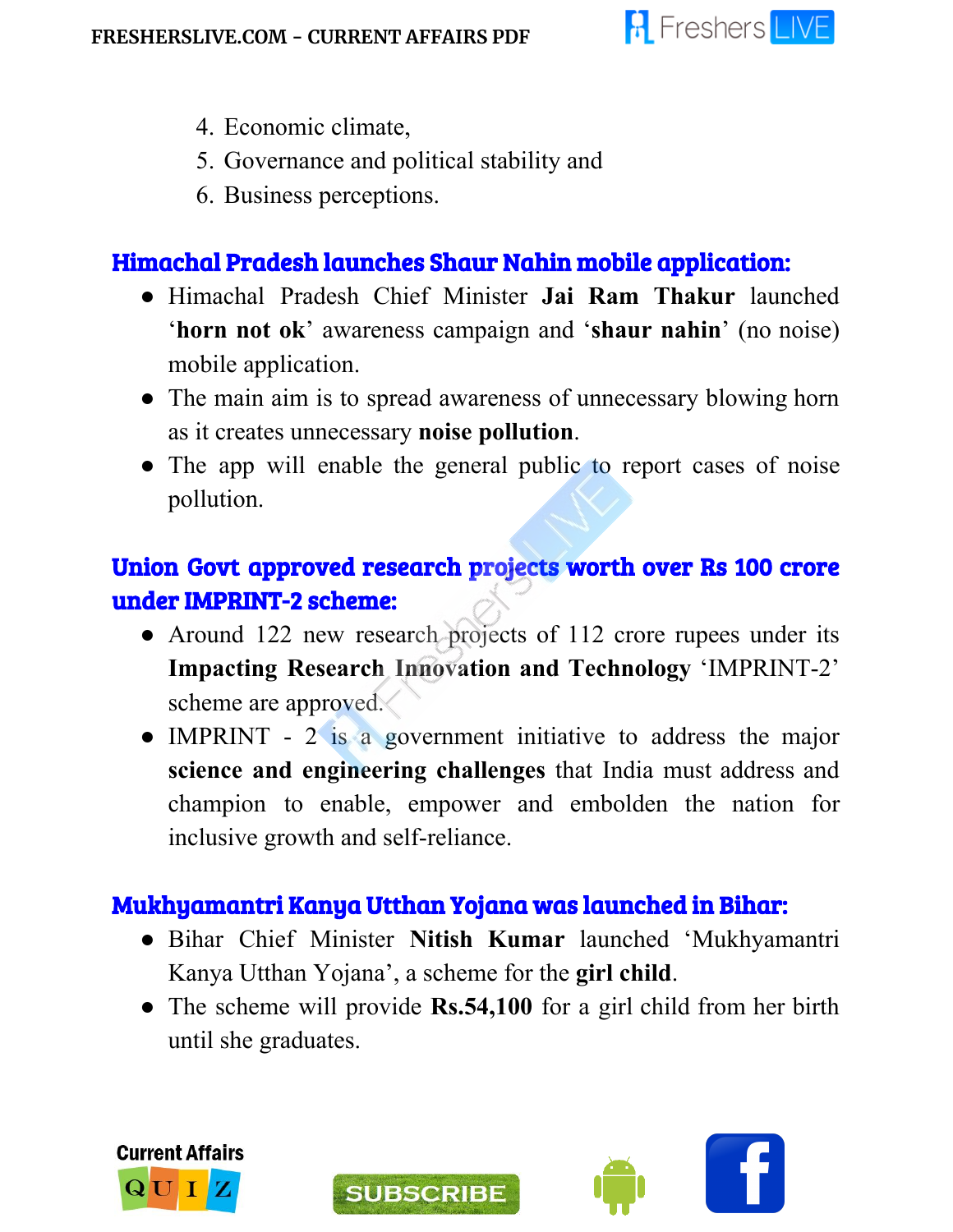

● The Chief Minister also said that the amount under the '**Bicycle Yojna**' will be increased from **Rs.2,500 to Rs.3,000.**

## Lok Sabha passed the 123rd Constitutional Amendment Bill:

- **Lok Sabha** passed the **123rd Constitutional Amendment Bill** unanimously to provide a **National Commission for Backward Classes** (BC) as a constitutional body.
- The Bill was passed with all 406 votes being cast in support of the Bill.
- The Bill will be reviewed by the Rajya Sabha as **constitutional amendment** under **Article 368**.
- The Bill will insert Article 338B in the Constitution.
- According to the Bill, a Commission for the socially and educationally backward classes should be provided. The Commission constitutes of a Chairperson, Vice-Chairperson and three other members. All the members shall be appointed by the President of India.

## Ujjwala Yojana to achieve its target of providing 5 crores free LPG connections to poor families:

- Prime Minister **Narendra Modi's** pet project **Ujjwala Yojana** will achieve its target of providing 5 crores free LPG connections to poor families.
- The main aim of bringing clean cooking fuel to poor households identified according to the **Socio-Economic Caste Census (SECC).**
- More than **44 percent of Ujjwala** beneficiaries currently are from SC/ST communities.





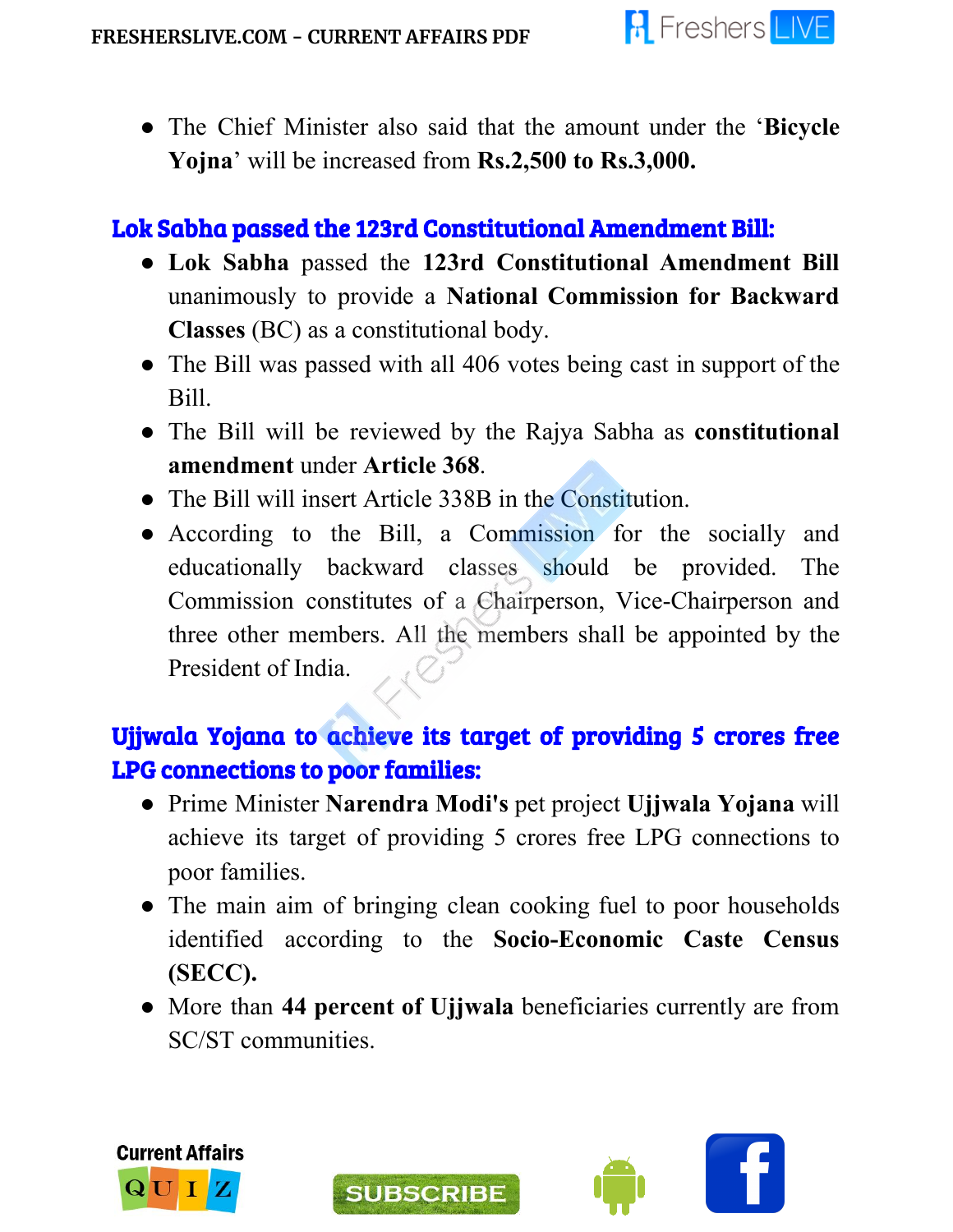

#### Rajasthan is the first State to implement Biofuel Policy:

- **Rajasthan** become the first State in the country to implement the **national policy on biofuels** unveiled by the Central government.
- This policy on biofuels seeks to help **farmers** dispose of their surplus stock in an economic manner and reduce the country's oil import dependence.

# **Business News:**

#### Nokia signed world's first big 5G deal worth \$3.5 billion:

- Finland's Nokia will supply **T-Mobile**, the third biggest U.S. mobile carrier, with **\$3.5 billion** in next-generation **5G** network gear, marking the world's biggest 5G deal so far.
- In February, T-Mobile was working both with Nokia and rival network vendor **Ericsson** of Sweden to build out 5G networks in **30 U.S. cities** during 2018.

## Reliance Beats TCS and became India's Most Valued Company:

- India's richest person Mukesh Ambani-led **Reliance Industries Limited (RIL)** beat **Tata Consultancy Services (TCS)** to become the most valued company in India.
- RIL's market capitalisation during the day was Rs 7.44 trillion as compared to TCS' Rs 7.39 trillion.
- RIL had recently reported its highest ever quarterly net profit of Rs 9,459 crore, for the April-June quarter.





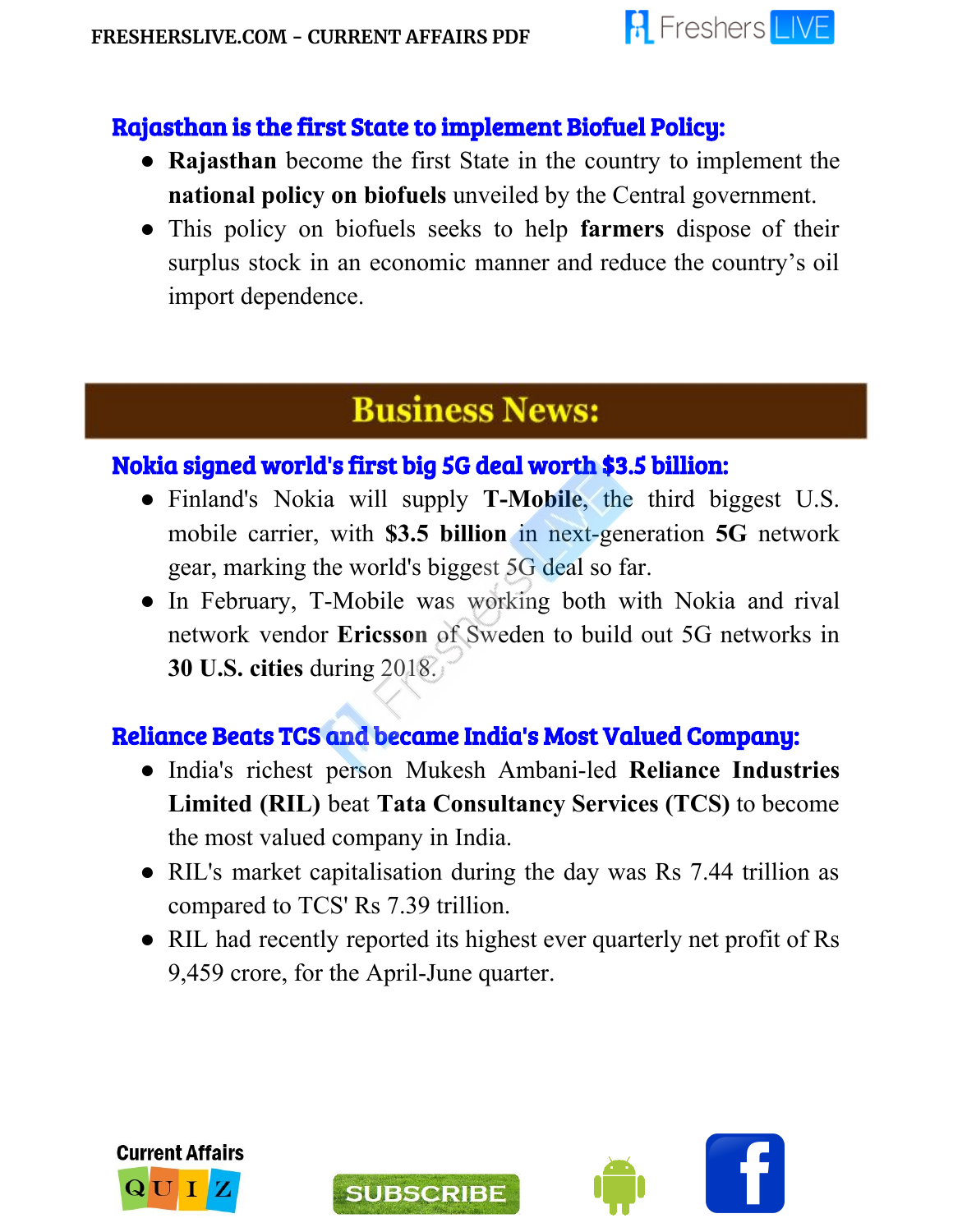

## Seven Indian firms named in Fortune 500 list, IOC remains top ranked Indian company:

- Seven Indian companies feature in the **US magazine Fortune** 500 list of the **world's largest firms**, with state-run Indian Oil Corp (**IOC**) remaining the top-ranked Indian company and **137th** position in World Level in the **2018** rankings.
- American retail giant **Walmart tops** the latest Fortune listing.
- **Reliance Industries** Ltd was the most profitable Indian firm on the list. On the globally most profitable list, it secured the 99th position. This list was topped by Apple.

#### **● Other Indian companies feature in the Fortune 500 list are:**

- 1) Reliance Industries Ltd 148th rank;
- 2) Oil and Natural Gas Corp (ONGC) 197th rank;
- 3) State Bank of India (SBI) 216th rank;
- 4) Tata Motors 232nd rank;
- 5) Bharat Petroleum Corp Ltd (BPCL) 314th position;
- 6) Rajesh Exports 405th rank.

## Reliance Jio partnered with SBI for digital services:

- **Reliance Jio** partnered with **State Bank of India** (SBI) to extend the next generation of **digital banking** and payments services to customers.
- **MyJio** platform will enable **SBI YONO**'s digital banking features and solutions for a seamless, integrated and superior customer experience. It will also extend the financial services capabilities of SBI and Jio Payments Bank.





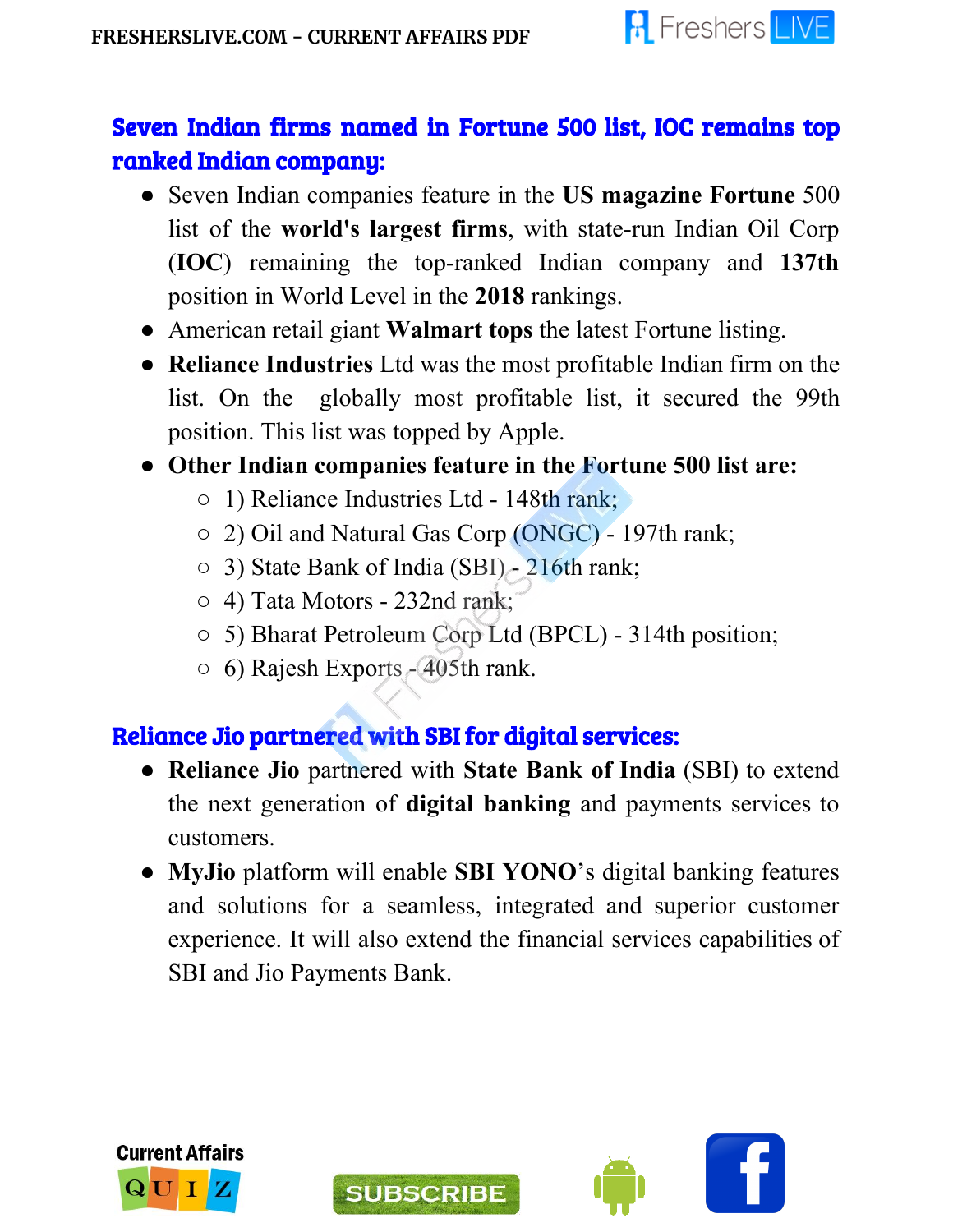

## **BANKING & FINANCE NEWS:**

#### RBI increased the policy repo rate by 25 basis points to 6.5%:

- The Reserve Bank of India (RBI) increased the repo rate by 25 basis points to **6.5%** and the **reverse repo rate** to **6.25%**.
- This is the third bi-monthly policy review of the 2018-2019 financial year.
- The marginal standing facility rate and the **bank rate** have been adjusted to **6.75%**.
- This decision was made by the Monetary Policy Committee headed by **RBI Governor Urjit Patel**.
- **For Bank Exams**:-- Repo rate is the rate at which the RBI lends money to commercial banks in the event of a shortfall of funds.

#### HDFC awarded best performing bank in CLSS schemes:

- HDFC has been awarded the best performing primary lending institution in **Credit Linked Subsidy Scheme** (**CLSS**) for the EWS (Economically Weaker Section) and LIG (Low Income Group) category.
- The award was given by Prime Minister **Narendra Modi.**
- CLSS was introduced in June **2015** under **Pradhan Mantri Awas Yojana** ( PMAY) for home loans to customers from the EWS as well as LIG.

#### NHAI inks MoU with SBI for Rs 25,000 Crore loan:

**SUBSCRIBE** 

● **National Highways Authority of India** (NHAI) is getting an unsecured loan of **Rs 25,000 crore** from State Bank of India (SBI) for 10 years with 3 years of moratorium on repayments.



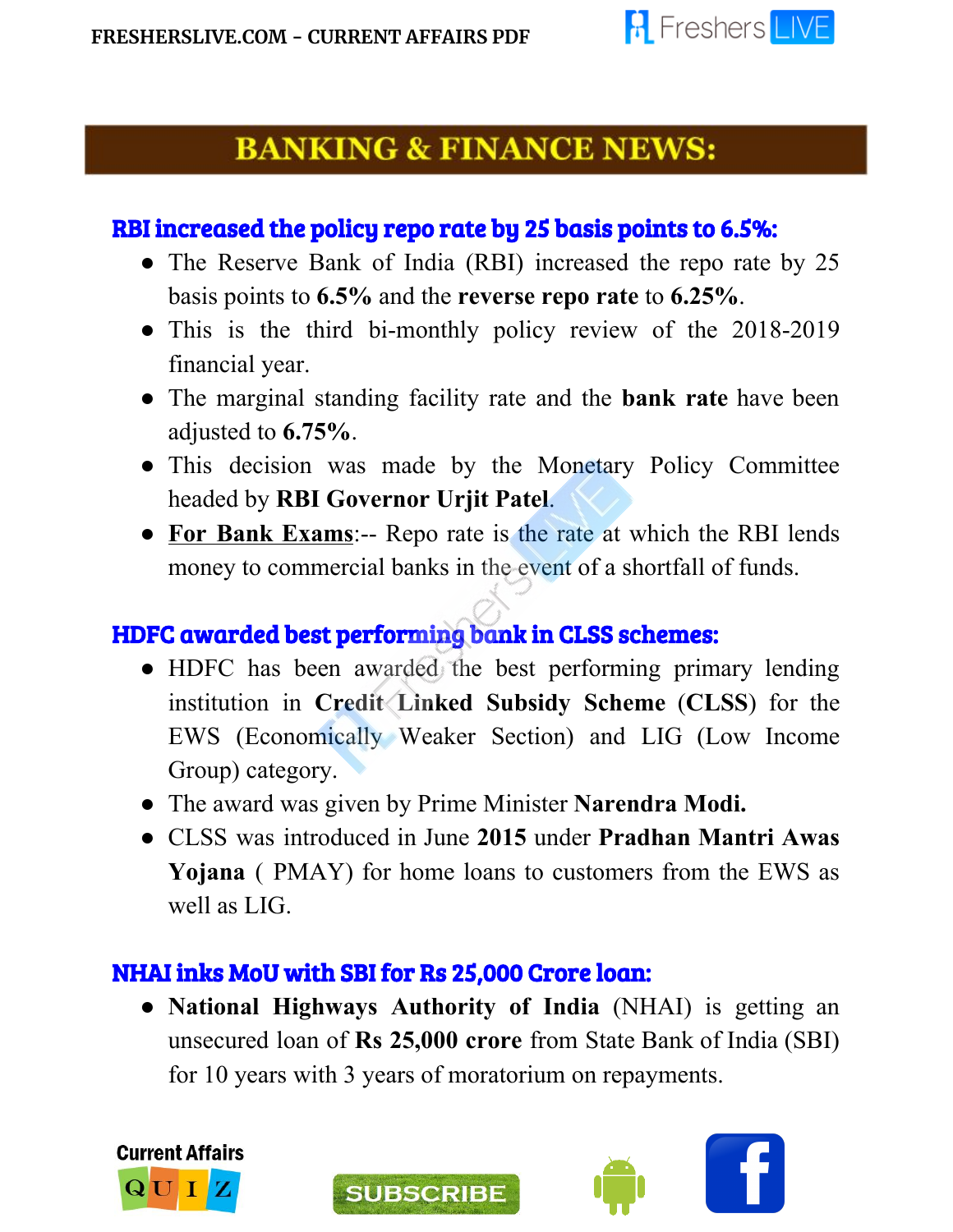

- This is SBI's highest long-term unsecured loan to any entity and also the largest ever loan sanctioned to NHAI.
- The total sanctioned amount is to be disbursed to NHAI within March 31, 2019.

#### RBI bars Fino Payments Bank from enrolling new customers:

- Reserve Bank of India observed that a few Fino Payments Bank accounts had deposits in excess of the stipulated amount of ₹**1 lakh.**
- According to RBI's operating guidelines for payments banks, a customer can make deposits of **up to** ₹**1 lakh per account** in a year. Such banks cannot accept deposits beyond this limit.
- RBI has imposed similar restrictions on **Paytm Payments Bank** (on June 20) and **Airtel Payments Bank**(in January) which are also not able to on-board new customers.
- Other payments banks that have started operations are:
	- ♦ India Post Payments Bank Ltd,
	- ♦ Aditya Birla Idea Payments Bank and

**SUBSCRIBE** 

♦ Jio Payments Bank.

# **SPORTS NEWS:**

Carolina Marin won gold in BWF World Championships 2018, P.V. Sindhu won Silver:

● Spanish badminton ace Carolina Marin won gold in **Badminton World Federation (BWF) World Championships 2018**, in Nanjing.



l

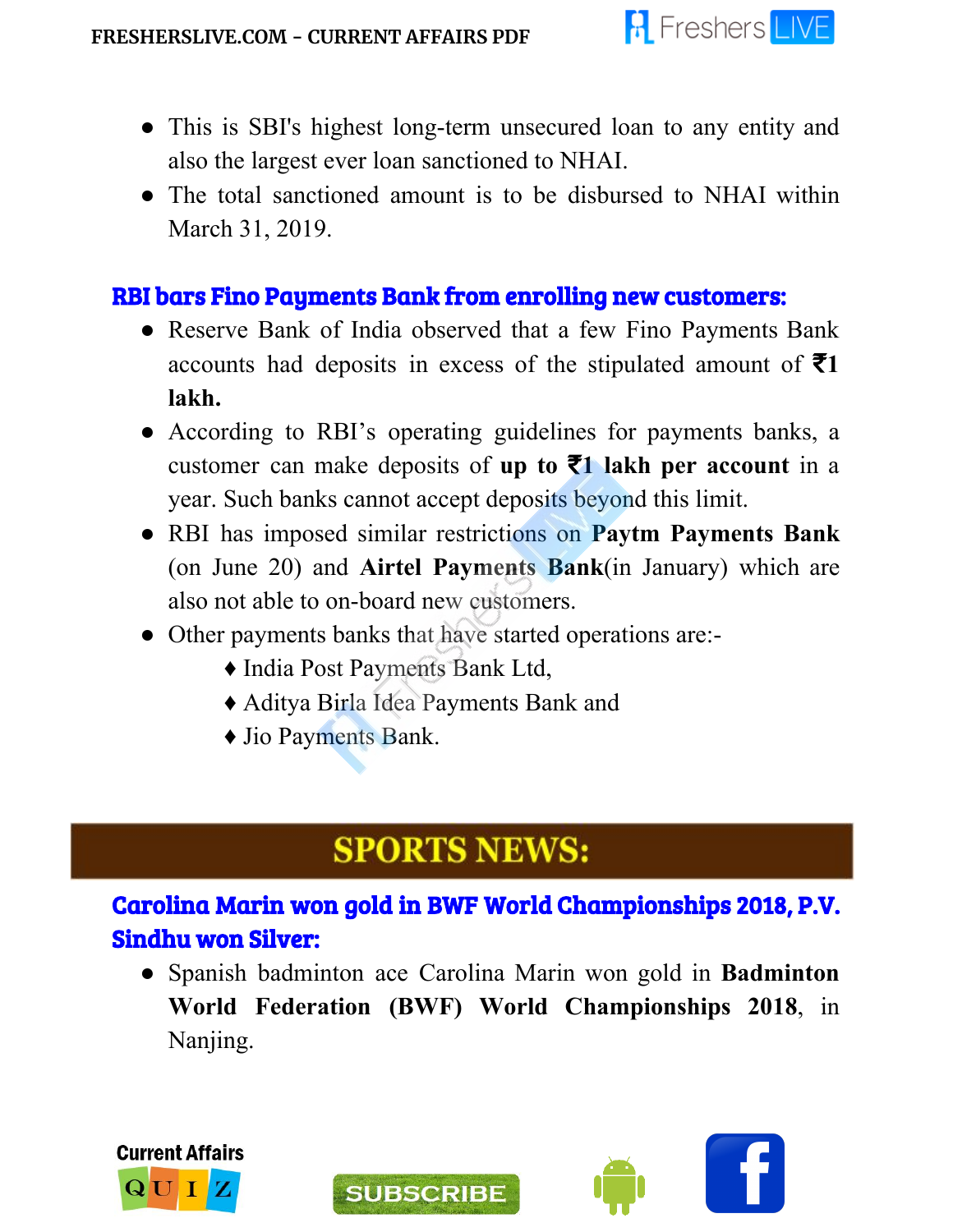

- She created history by becoming the **first woman** to win three badminton World titles with an emphatic victory.
- She beat **P.V.Sindhu** of India by 21-19, 21-10.
- Here is the complete list of the winners of World Badminton Championship 2018:
	- **Men's Singles** Kento Momota (Japan)
	- **Women's Singles** -Carolina Marin (Spain)
	- **Men's Doubles** Li Junhui (China) and Liu Yuchen (China)
	- **Women's Doubles** Mayu Matsumoto (Japan) and Wakana Nagahara (Japan)
	- **Mixed Doubles** Zheng Siwei (China) and Huang Yaqiong (China)

## Neeraj Chopra won Gold Medal at Savo Games in Finland:

- Indian **javelin thrower** Neeraj Chopra won a gold medal in the Savo Games in Lapinlahti, Finland. He made a throw of 85.69 meters.
- Chao-Tsun Cheng of Chinese Taipei made a throw of 82.52m and won a silver medal.

## Ten year old swimmer breaks record set by 23 time Olympic gold medalist:

• At the Far Western Long Course Championship, a 10-year-old swimmer named **Clark Kent Apuada** (Filipino-American boy) won the 100-meter butterfly in 1:09:38, that's more than a second faster than the record **Michael Phelps** (23-time Olympic gold medalist) set at the Far Western swimming championship in 1995 in the same category of boys 10 and under.



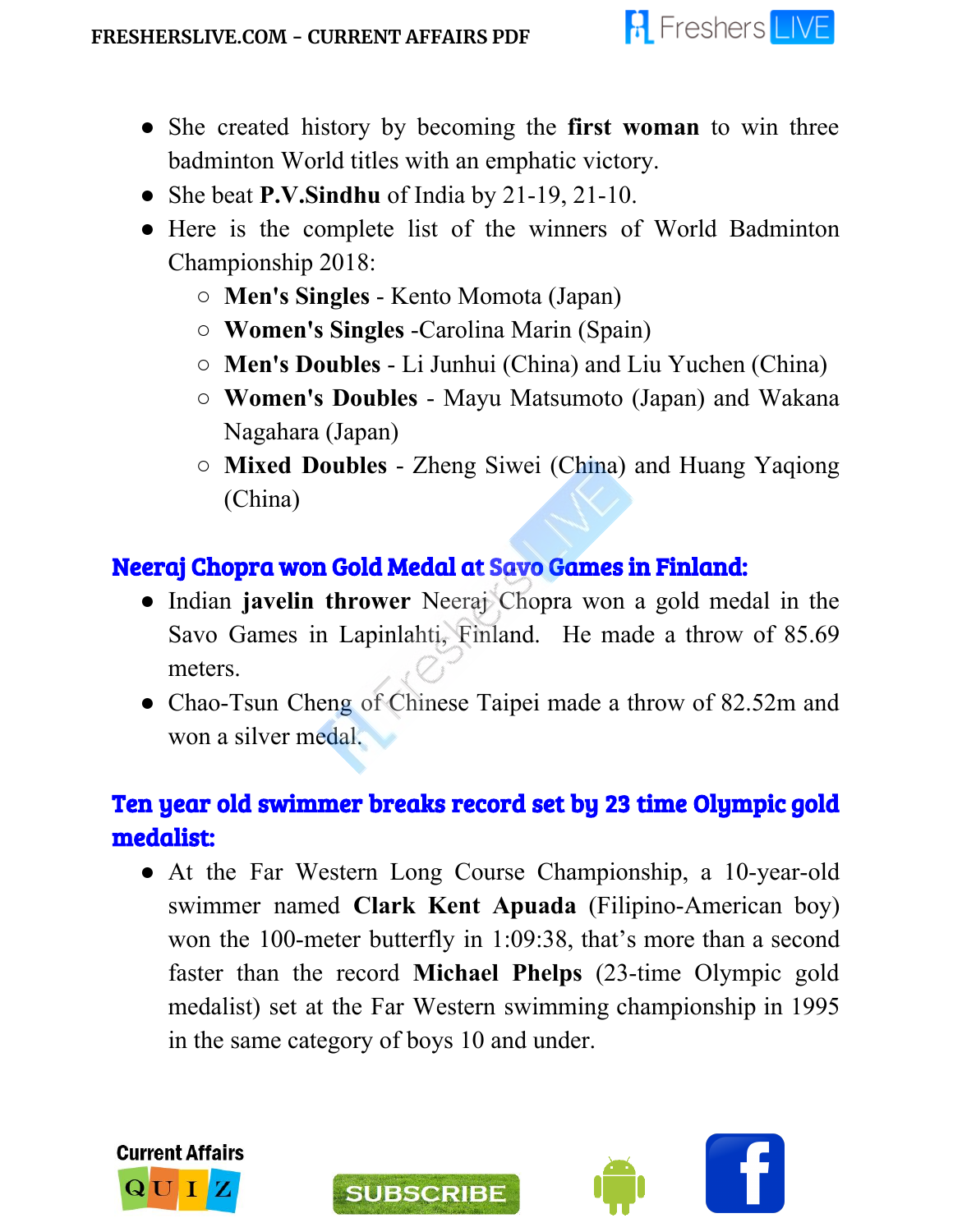

## Smriti Mandhana becomes the second Indian cricketer to smash a hundred in women's T20 cricket:

- Indian women's cricket team **opener**, 22-year-old, **Smriti Mandhana** scored 102 runs off 61 balls for Western Storm against Lancashire Thunder, slamming 12 fours and four sixes.
- The first Indian who scored century in women's T20 cricket is **Mithali Raj** (100\* for Railways, 2017).

## 15 Year Old Nepalese becomes 4th youngest to play an ODI:

- Nepalese cricketer **Rohit Kumar Paudel**, aged 15 years and 335 days, has become the **fourth** youngest debutant in men's ODI cricket.
- Rohit made his debut against the Netherlands in the second ODI at the VRA Ground in Amstelveen.
- Pakistan's **Hasan Raza** was the youngest-ever debutant and was just 14 years and 233 days old when he made his debut against Zimbabwe in 1996.

## Karman becomes 6th Indian woman to enter top 200 Tennis rankings in Singles:

- Karman Kaur Thandi, 20-year-old Delhi girl, jumped 32 places and now ranked **200th** in the WTA (Women's Tennis Association) list.
- In April, India's top singles player **Ankita** had broken into the top-200 and is now ranked **195** (-4).
- Earlier, Sania Mirza, Nirupama Vaidyanathan, Shikha Uberoi and Sunitha Rao had made it to the top-200.
- In the men's singles, **Yuki Bhambri** was unchanged at **86** while Ramkumar Ramanathan climbed four places to a career-best 111.





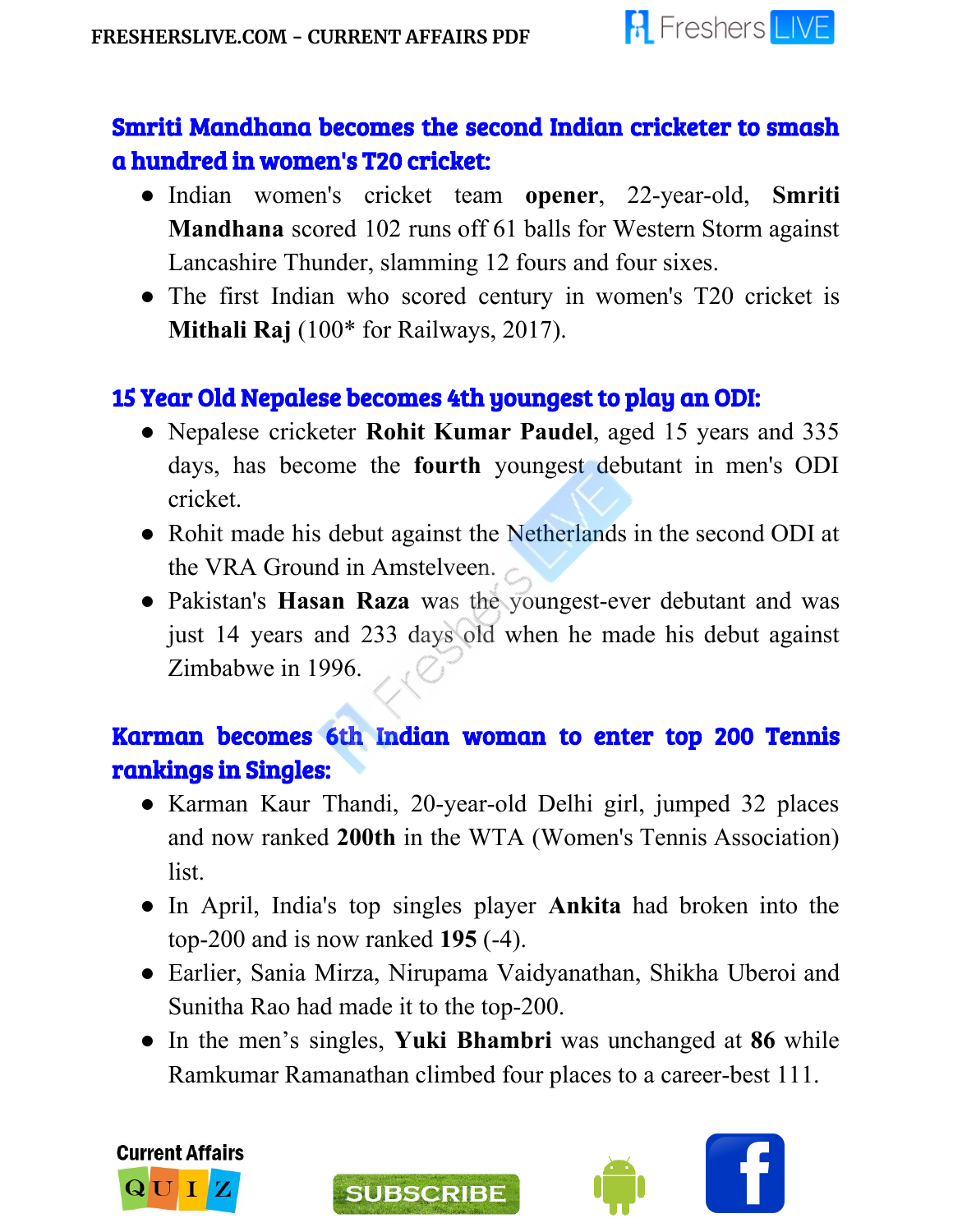ł



## **APPOINTMENTS/RESIGNATIONS:**

#### Centre approved the appointment of 3 judges to Supreme Court:

- Uttarakhand Chief Justice **KM Joseph,**
- Madras HC Chief Justice **Indira Banerjee** and
- Orissa HC Chief Justice **Vineet Saran** are elevated as Supreme Court judges.

#### Deepak Parekh reappointed HDFC director:

- HDFC chairman **Deepak Parekh** was reappointed as non-executive director on the board of Housing Development Finance Corp. Ltd (HDFC), though 22.64% of the shareholders voted against his continuation.
- **J.J. Irani and Keki Mistry** too got reappointment as directors to HDFC's board with more favourable votes.

## Kumar Mangalam Birla, YC Deveshwar appointed directors in Air India:

- Renowned industrialists **Kumar Mangalam Birla** (heads of \$44.3 billion multinational Aditya Birla Group) and **YC Deveshwar** (chairman of ITC) appointed as non-official independent directors in **Air India,** for a period of three years.
- This appointment was approved by Appointments Committee of the Cabinet headed by Prime Minister **Narendra Modi.**



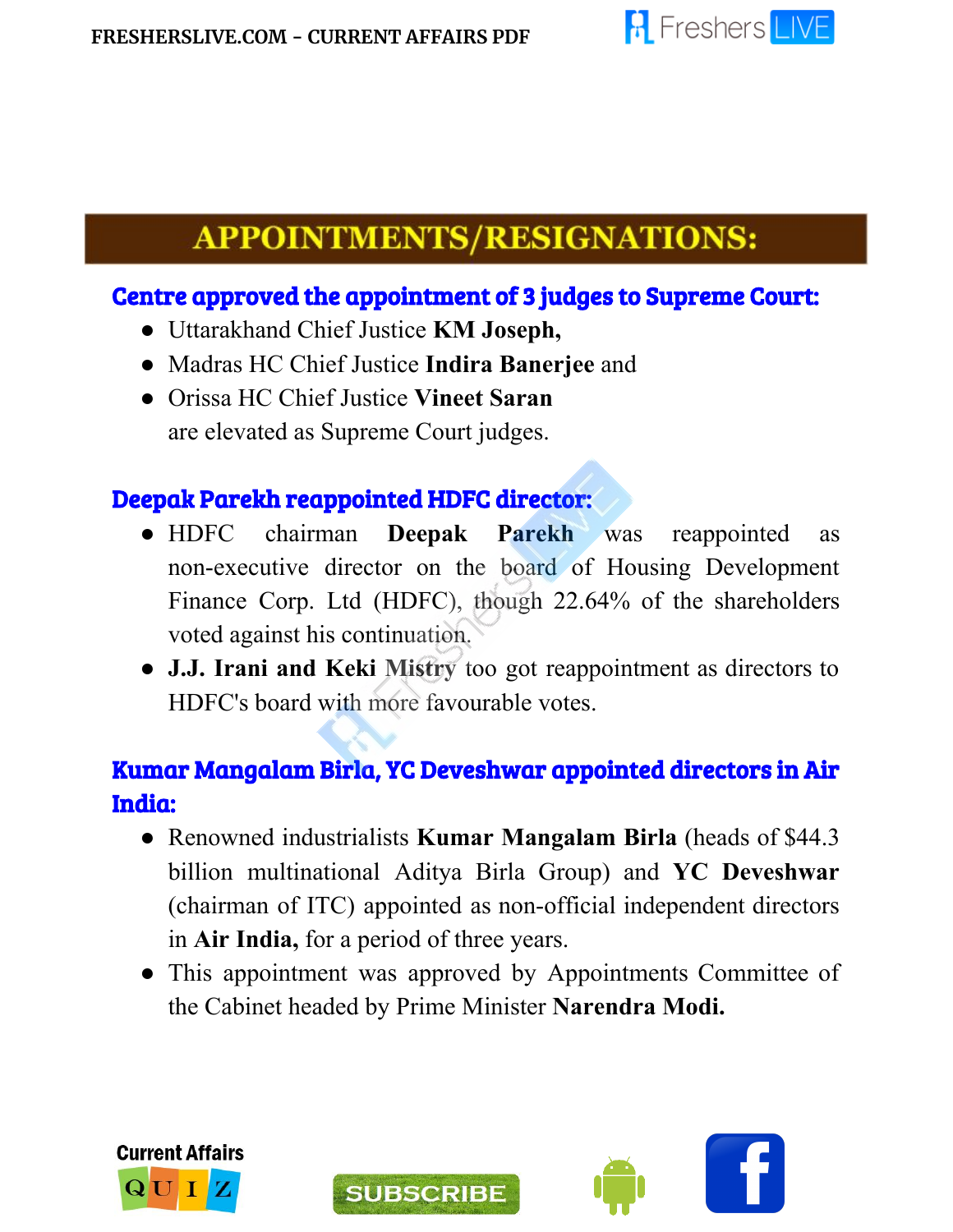

- Besides them, Shyamvir Saini and Gurmohinder Singh will be non-official independent directors in National Seeds Corporation Ltd and Bharat Earth Movers Limited respectively.
- Tapan Kumar Mandal has been named non-official independent directors in **Kolkata Metro** Rail Corporation Ltd.

## Chief Justice Gita Mittal is appointed as new Chief Justice of J&K HC:

- She is the acting Chief Justice of Delhi HC.
- She is the **first woman** Chief Justice of J&K HC.
- Justice B.D. Ahmed, the State's last Chief Justice, was retired on March 15, 2018.
- Patna High Court Chief Justice Rajendra Menon has been appointed as the Chief Justice Delhi HC.

## Vijay Thakur Singh appointed as Secretary in the Ministry of External Affairs:

- Ms. Vijay Thakur Singh is currently India's envoy to **Ireland** and will take over as Secretary (EAST) from October 1 after superannuation of Preeti Saran on September 30.
- She is a 1985 batch officer of the Indian Foreign Service.

# **AWARDS:**

## Gopalkrishna Gandhi to be awarded the Rajiv Gandhi Sadbhavana Award 2018:

**SUBSCRIBE** 

● Former West Bengal Governor **Gopalkrishna Gandhi** will be award with the **Rajiv Gandhi Sadbhavana Award 2018**.





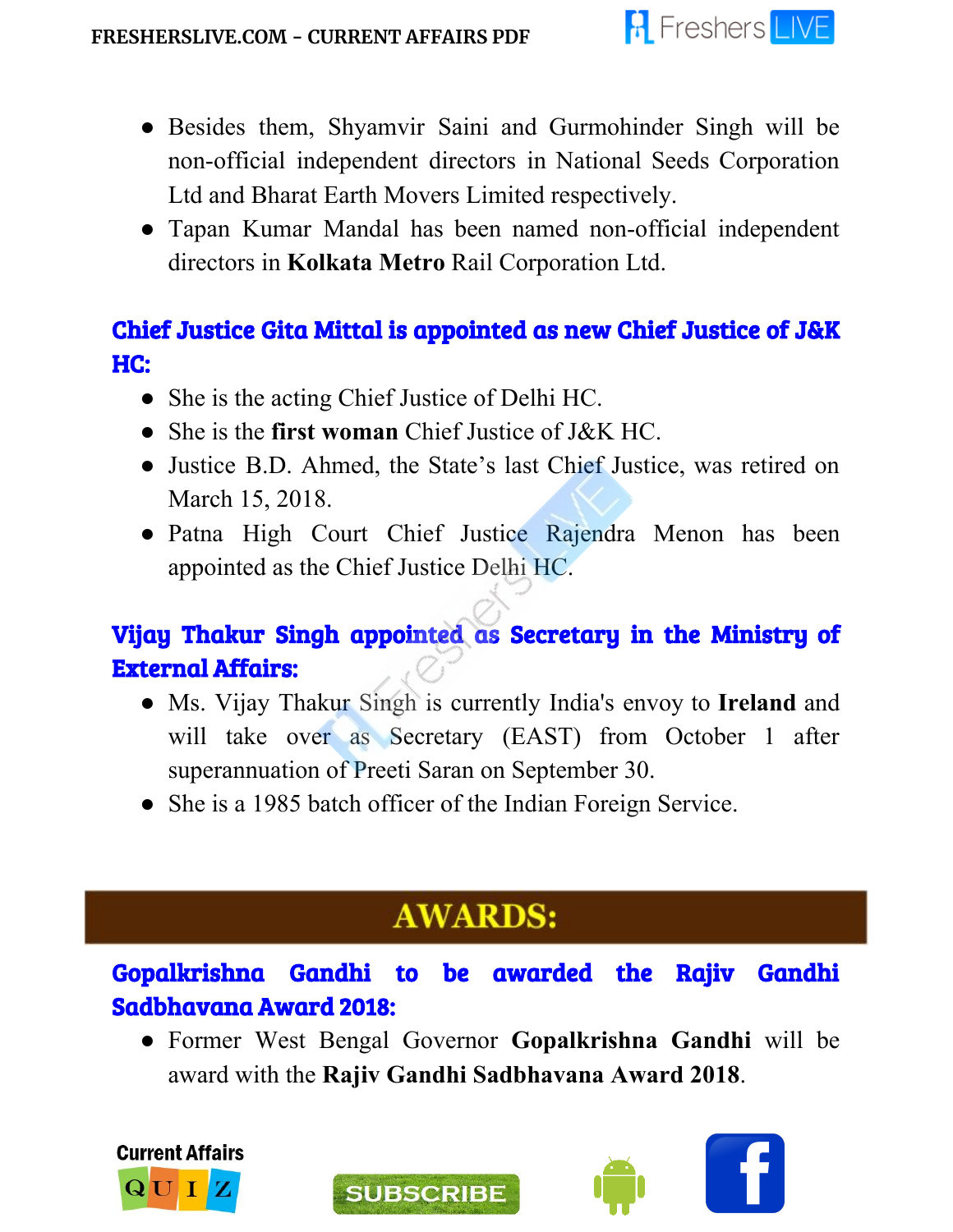

- He was chosen by the committee for his outstanding contribution for promoting communal harmony, peace and goodwill.
- The award carries a citation and a cash award of **Rs.10 lakh**.
- The award will be presented on 20th August 2018 on the birth anniversary of former Prime Minister Rajiv Gandhi.
- **● Former recipients of the Rajiv Gandhi Sadbhavana Award:**
	- Mother Teresa, Ustad Bismillah Khan, Mohammed Yunus, Lata Mangeshkar, Sunil Dutt, Dilip Kumar, Kapila Vatsyayan, Teesta Setalvad, Swami Agnivesh, K.R. Narayanan, Ustad Amjad Ali Khan, Muzaffar Ali and Shubha Mudgal.

#### Five MPs conferred Outstanding Parliamentarian award:

- President Ram Nath Kovind granted "Outstanding Parliamentarian" award
	- for the year **2013** to Dr **Najma A. Heptulla** (Manipur's Governor and five time Rajya Sabha member ).
	- for the year **2014** to **Hukumdev Narayan Yadav** (Bharatiya Janata Party's (BJP) Lok Sabha member)
	- for the year **2015** to Congress leader **Ghulam Nabi Azad,**
	- for the year **2016** to **Dinesh Trivedi** (Trinamool Congress)
	- for the year **2017** to **Bhartruhari Mahatab** (Biju Janata Dal [BJD] Member of Parliament [MP] from Odisha's Cuttack).
- The Outstanding Parliamentarian Award was established in **1995**.

#### ONGC won top honours at Swachhta Pakhwada Awards:

**SUBSCRIBE** 

• Oil and Natural Gas Corp (ONGC) received top honours at the **Swachhta Pakhwada** Awards, an **oil ministry** initiative to honour companies and individuals doing exemplary work in **cleanliness**.





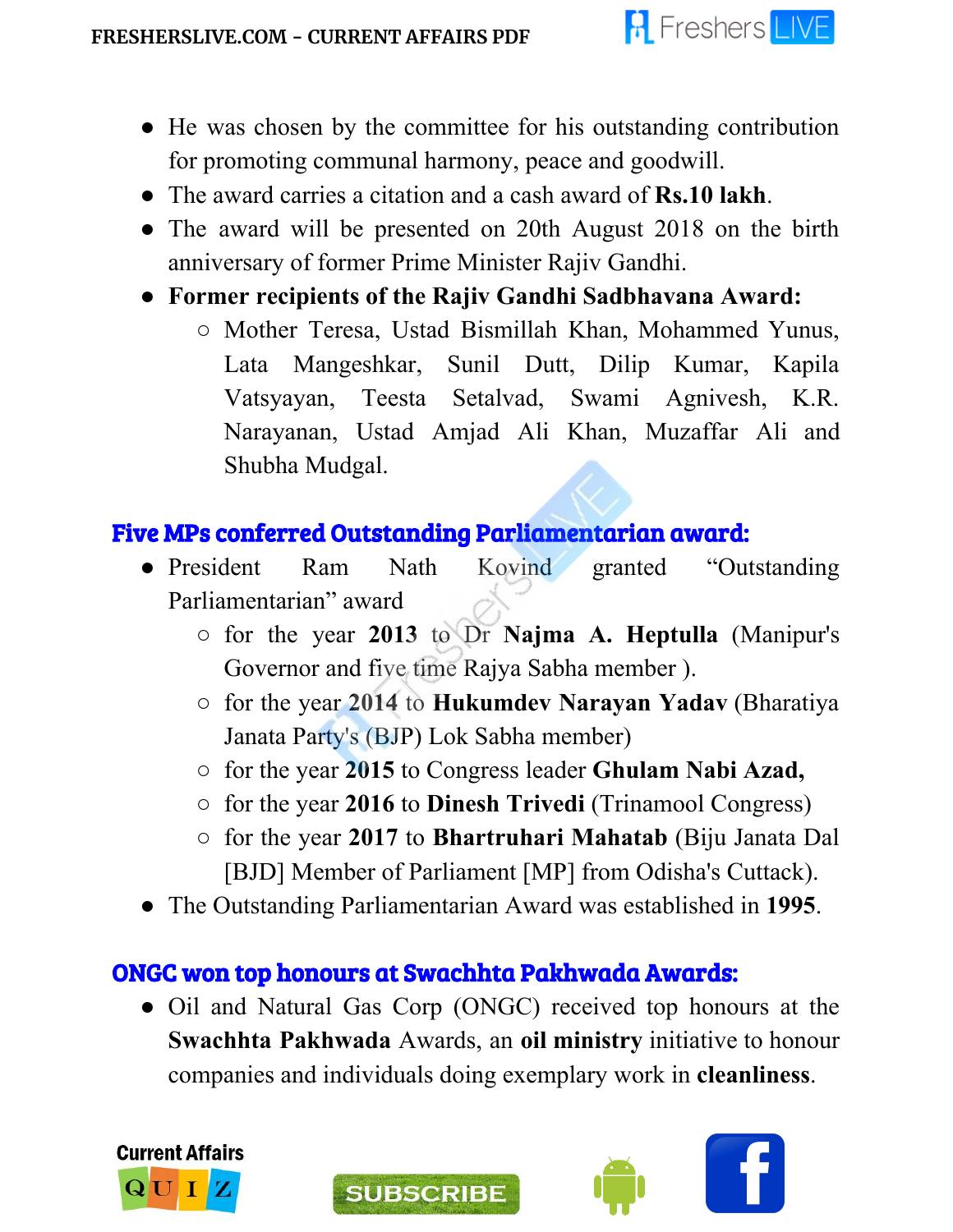

- The award was given away by Oil Secretary M M Kutty to ONGC Chairman and Managing Director **Shashi Shanker.**
- Indian Oil Corp (**IOC**) bagged the **runner**-up's award.
- The Oil Ministry celebrated Swachhta Pakhwada fortnight from July 1 to 15 with the theme 'Innovation and Sustainability'.

## Indian Origin Mathematician Akshay Venkatesh won Prestigious Fields Medal:

- **Akshay Venkatesh**, a renowned Indian-Australian mathematician, is one of four winners of mathematics' prestigious "**Fields medal**", which is known as the Nobel prize for math.
- Each winner receives a 15,000 Canadian-dollar cash prize.
- The other three winners are
	- **Caucher Birkar**, a Cambridge University professor of Iranian Kurdish origin;
	- Germany's **Peter Scholze**, who teaches at the University of Bonn and
	- **Alessio Figalli**, an Italian mathematician at ETH Zurich.

#### Other Important Current Affairs - Headlines:

- ★**NABARD** sanctions **Rs 772 Crore** For Water Projects In **Haryana**
- ★Indian-origin prison guard **Sashi Cheliah** won MasterChef Australia 2018.
- ★**Karnataka** made **Yoga** mandatory for all colleges and universities in the State.





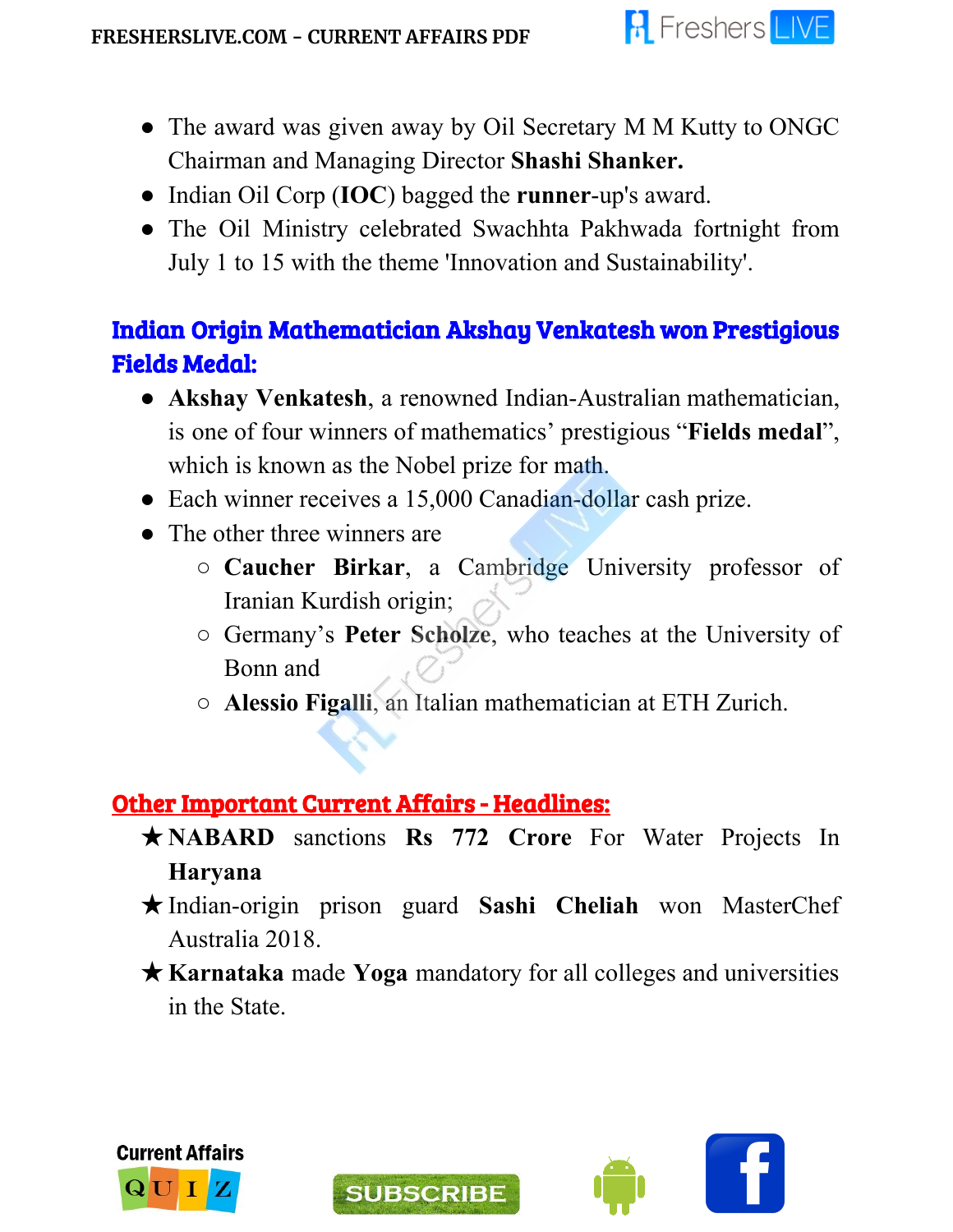

★**Kerala** government has made **e-way bill mandatory** for inter-State goods movements as it concerns at the loss of revenue over Rs. 400 crore.

# **QUIZ CORNER:**

**1) RBI's monetary policy committee in its third bi-monthly monetary policy review of 2018-19, increased repo rate to**

- **A. 6.75%**
- **B. 6.25%**
- **C. 6.5%**
- **D. 6.15%**

**Answer:- C**

**2) US President Donald Trump decided to grant India the STA-1 trading status equivalent to American allies for procurement of military weapons. What is the full form of STA?**

Testers

- **A. Strategic Trade Authorization**
- **B. Special Trading Authorization**
- **C. Strong Trade Authority**
- **D. Secured Trading Authority**

**Answer:- A**





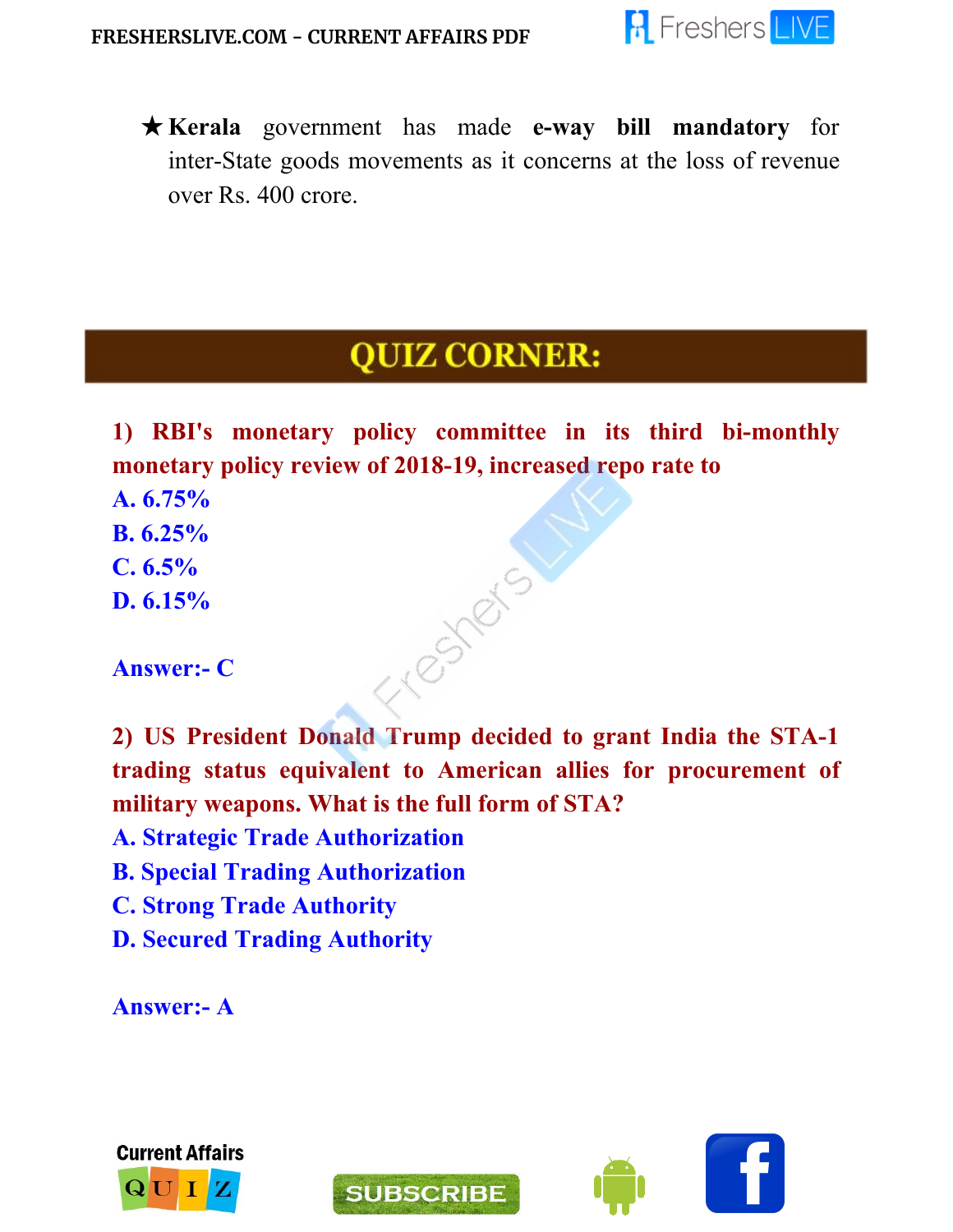

**3) Which bank has been awarded the best performing primary lending institution in Credit Linked Subsidy Scheme?**

- **A. NABARD B. SBI C. ICICI**
- **D. HDFC**

**Answer:- D**

**4) Which free software has been launched by the Union IT Ministry for converting scanned printed Indian Language documents into a fully editable text format?**

- **A. Darshan-Y**
- **B. e-Aksharayan**
- **C. Imagery**
- **D. Saransh**

**Answer:- B**

**5) Which of the following telecommunications company bagged world's first big 5G deal worth \$3.5 billion?**

Fresheis

- **A. Verizon**
- **B. Huawei**
- **C. Ericsson**
- **D. Nokia**

**Answer:- D**





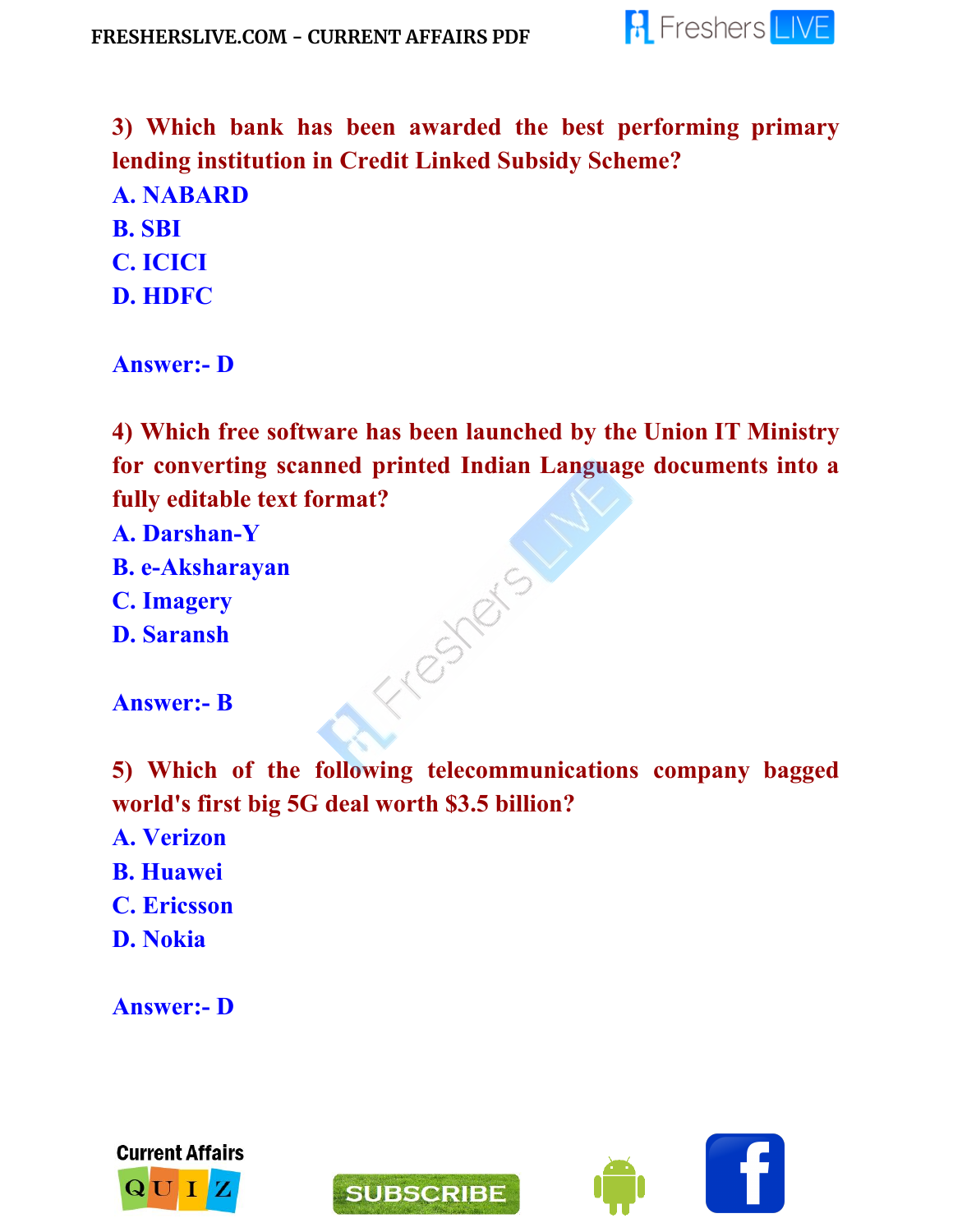

**6) Which company beat TCS and became India's Most Valued Company?**

- **A. Reliance Industries**
- **B. Ashok Leyland**
- **C. Larsen and Toubro Company**
- **D. Cognizant**

**Answer:- A**

**7) Which of the following is the only state in India that has an NRC (National Register of Citizens)?**

**A. Punjab**

- **B. Bihar**
- **C. Assam**
- **D. West Bengal**

**Answer:- C**

**8) Which rank did India obtain at UN E-Government Index recently?**

Testers 1

**A. 96**

**B. 105**

**C. 48**

**D. 35**

**Answer:- A**

**9) President Ram Nath Kovind granted 'Outstanding Parliamentarian' award for the year 2017 to**







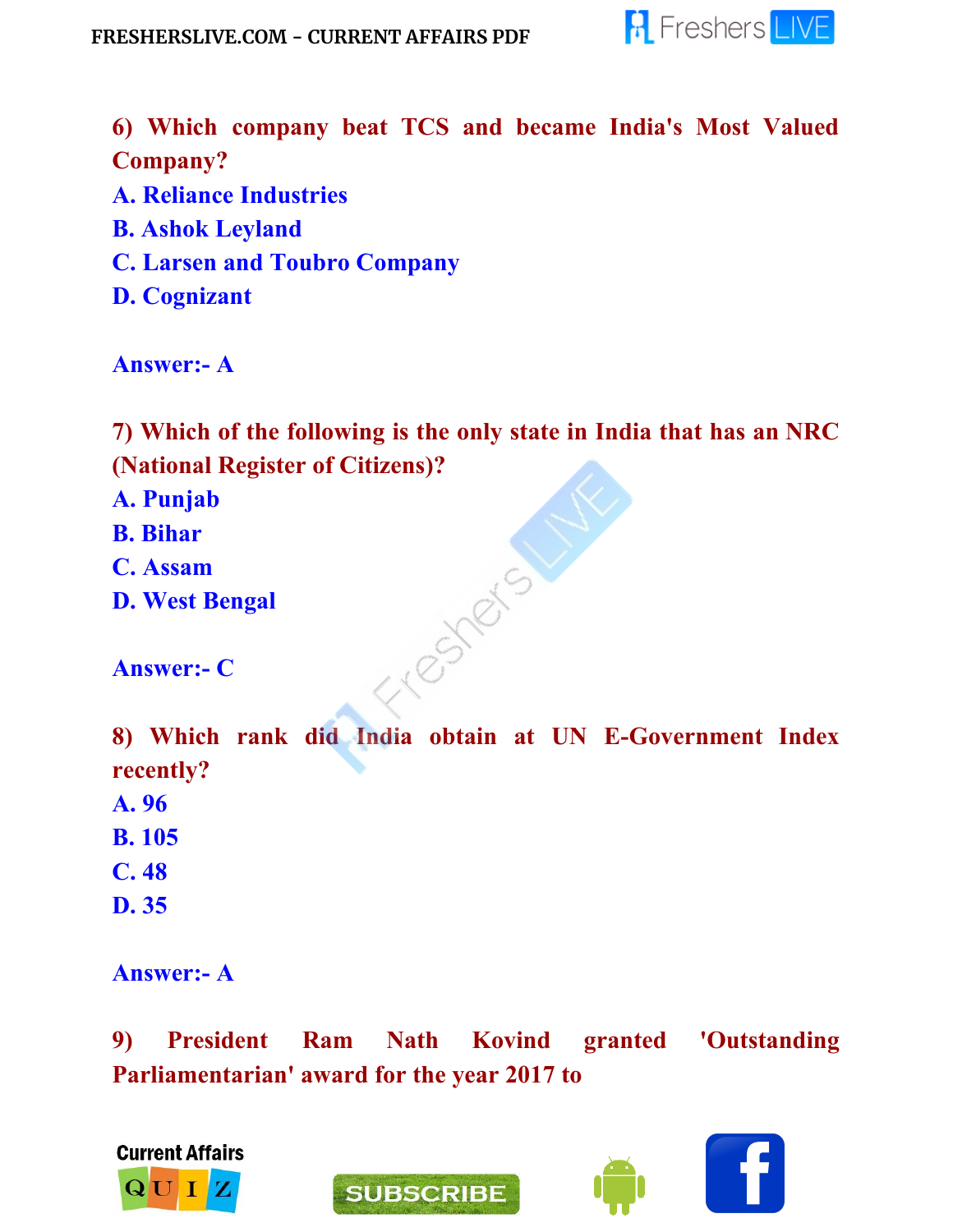

- **A. Najma A. Heptulla B. Dinesh Trivedi C. Ghulam Nabi Azad**
- **D. Bhartruhari Mahatab**

#### **Answer:- D**

**10) Which company received top honours at the Swachhta Pakhwada Awards, an oil ministry initiative to honour companies and individuals doing exemplary work in cleanliness?**

**A. ONGC**

- **B. BHEL**
- **C. IOC**

**D. BSNL**

**Answer:- A**

**11) Which firm remains the top-ranked Indian company in the US magazine Fortune 500 list of the world's largest firms?**

**A. Tata Motors B. Reliance Industries Ltd C. Indian Oil Corporation D. State Bank of India**

**Answer:- C**





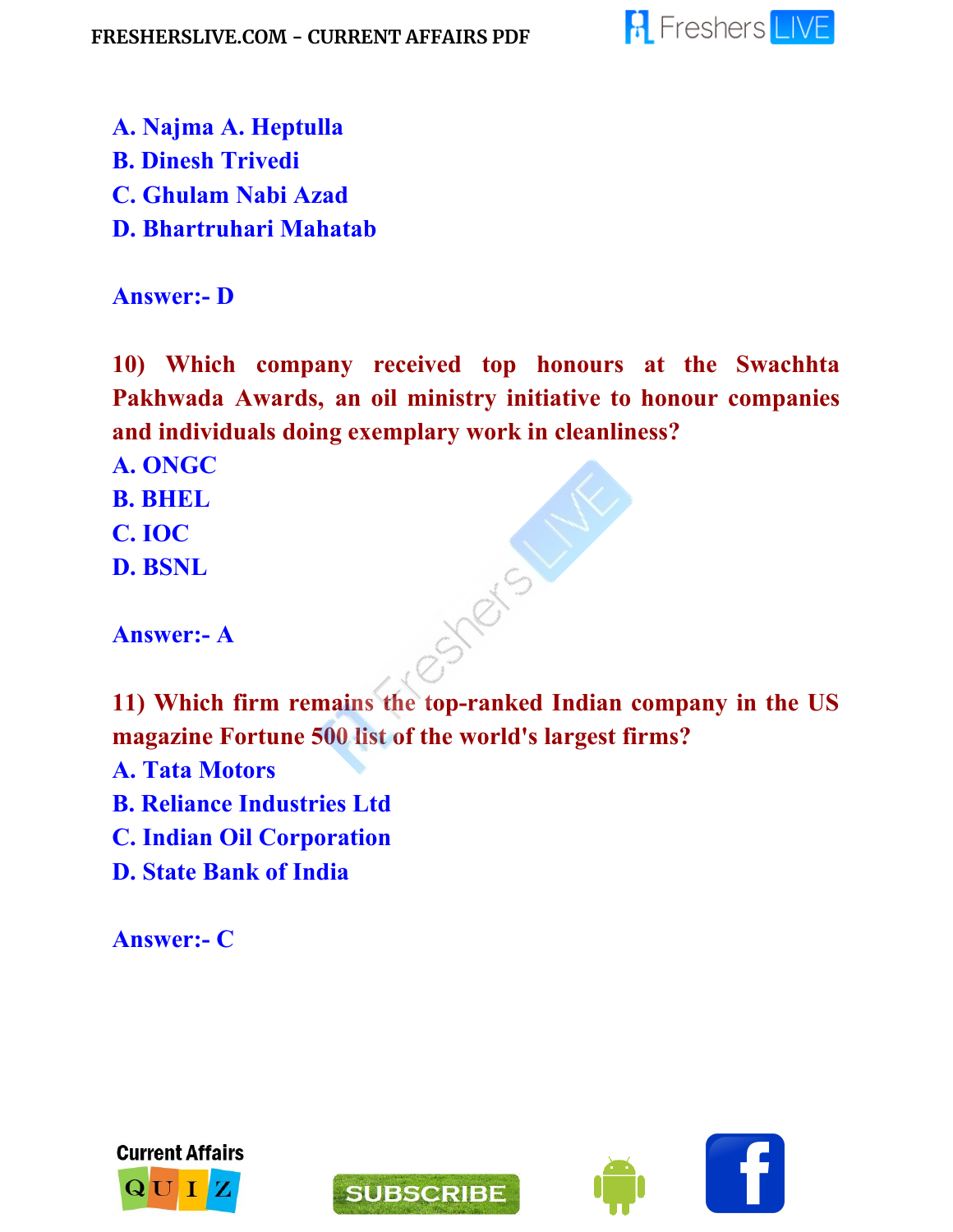

**12) Which of the following Bollywood star has been invited by Imran Khan, Pakistan's prime minister-to-be, to his oath-taking ceremony on August 11?**

- **A. Shah Rukh Khan**
- **B. Aamir Khan**
- **C. Saif Ali Khan**
- **D. Salman Khan**

**Answer:- B**

**13) Who has been appointed as non-official independent directors in Air India by Prime Minister Narendra Modi?**

**A. Uday Kotak**

- **B. Lakshmi Mittal**
- **C. Gautam Adani**
- **D. Kumar Mangalam Birla**<br> **Answer:- D**

**Answer:- D**

**14) Golden Bridge supported by hand shaped concrete was recently opened in A. China B. Japan**

- **C. Vietnam**
- **D. Italy**

**Answer:- C**

**15) First-ever dragonfly festival is being organized from Aug 3 to Sept 1 at**



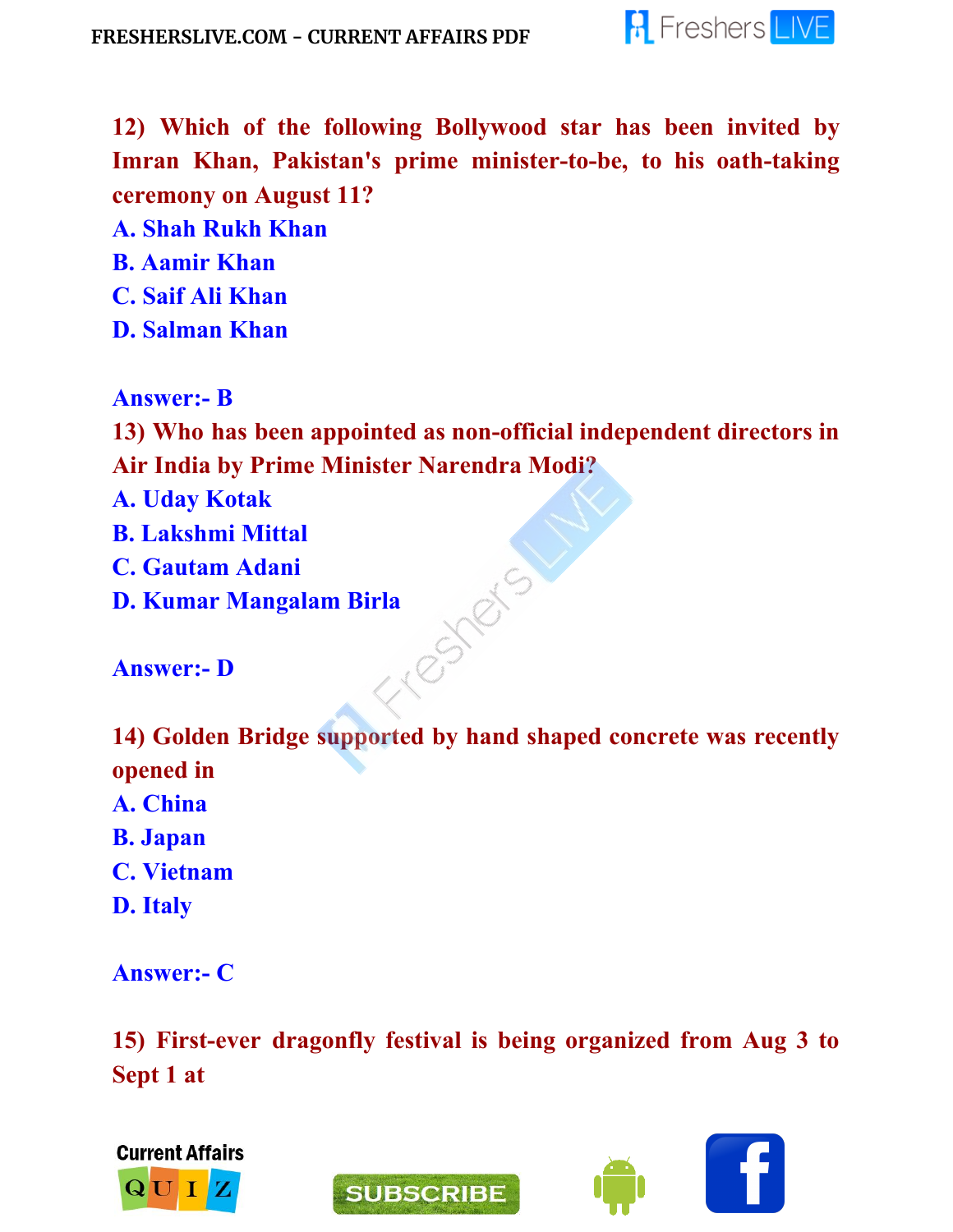

**A. Delhi B. Hyderabad C. Kolkata D. Shimla Answer:- A**

**16) Who has been elevated as Supreme Court judge, recently? A. KS Jhaveri B. Hrishikesh Roy C. Gita Mittal D. KM Joseph**

**Answer:- D**

**17) Which of the following firm makes history by becoming first US company to reach \$1 trillion market value?**

**A. Apple**

**B. Walmart**

**C. Amazon**

**D. Microsoft**

**Answer:- A**

- **18) Who won Presidential election in Zimbabwe recently?**
- **A. Emmerson Mnangagwa**
- **B. Robert Mugabe**
- **C. Canaan Banana**
- **D. Nelson Mandela**





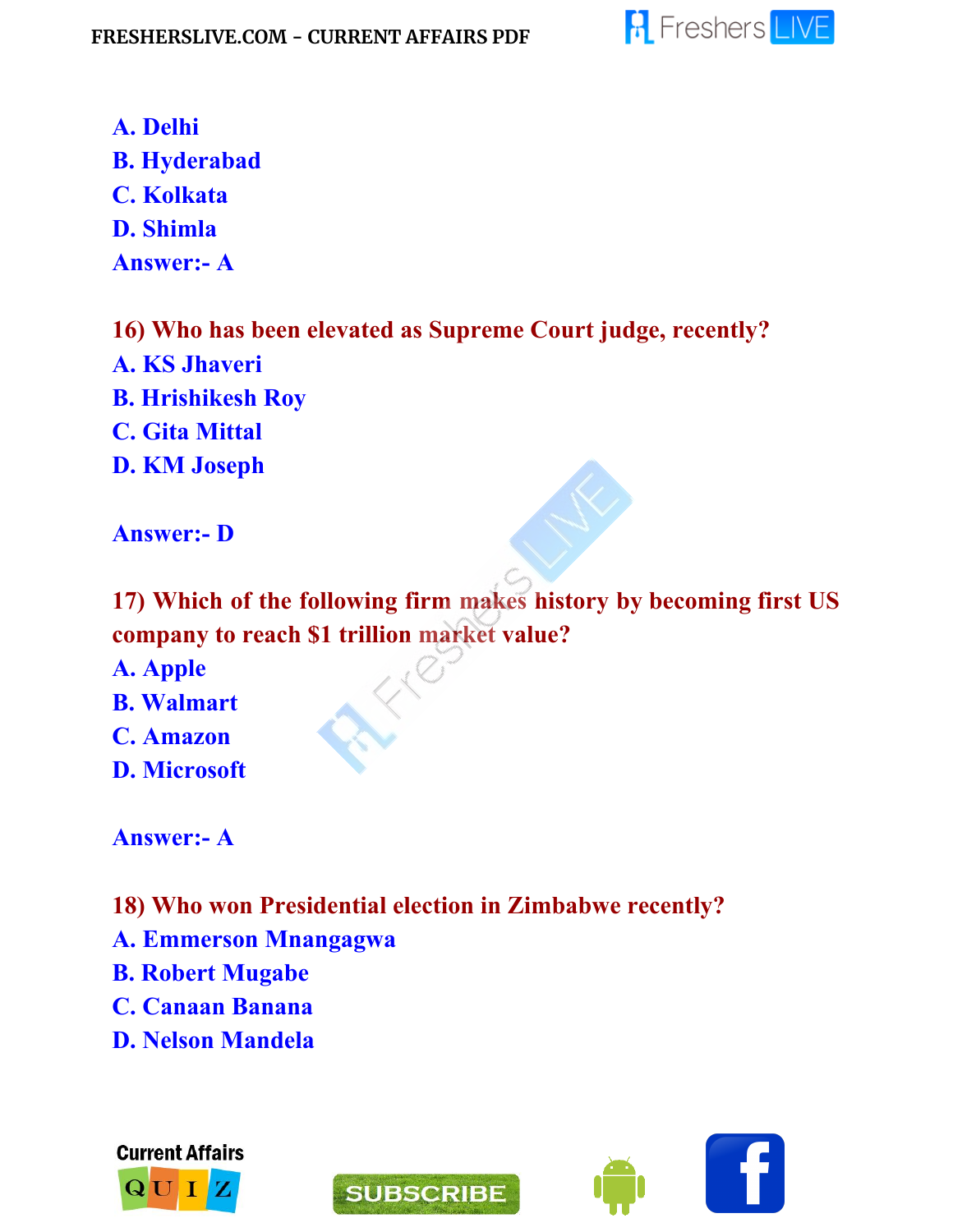

#### **Answer:- A**

**19) Recently, which State has made Yoga mandatory for all Colleges and Universities?**

**A. Punjab**

- **B. Madhya Pradesh**
- **C. Karnataka**
- **D. Tamil Nadu**

**Answer:- C**

**20) Which Amendment Bill provides a National Commission for Backward Classes? A. 122nd Constitutional Amendment Bill B. 123rd Constitutional Amendment Bill C. 124th Constitutional Amendment Bill D. 125th Constitutional Amendment Bill**

**Answer:- B**

**21) National Highways Authority of India (NHAI) is getting an unsecured loan of Rs 25,000 crore from A. Indian Bank B. State Bank of India C. ICICI Bank D. Union Bank of India**

**Answer:- B**





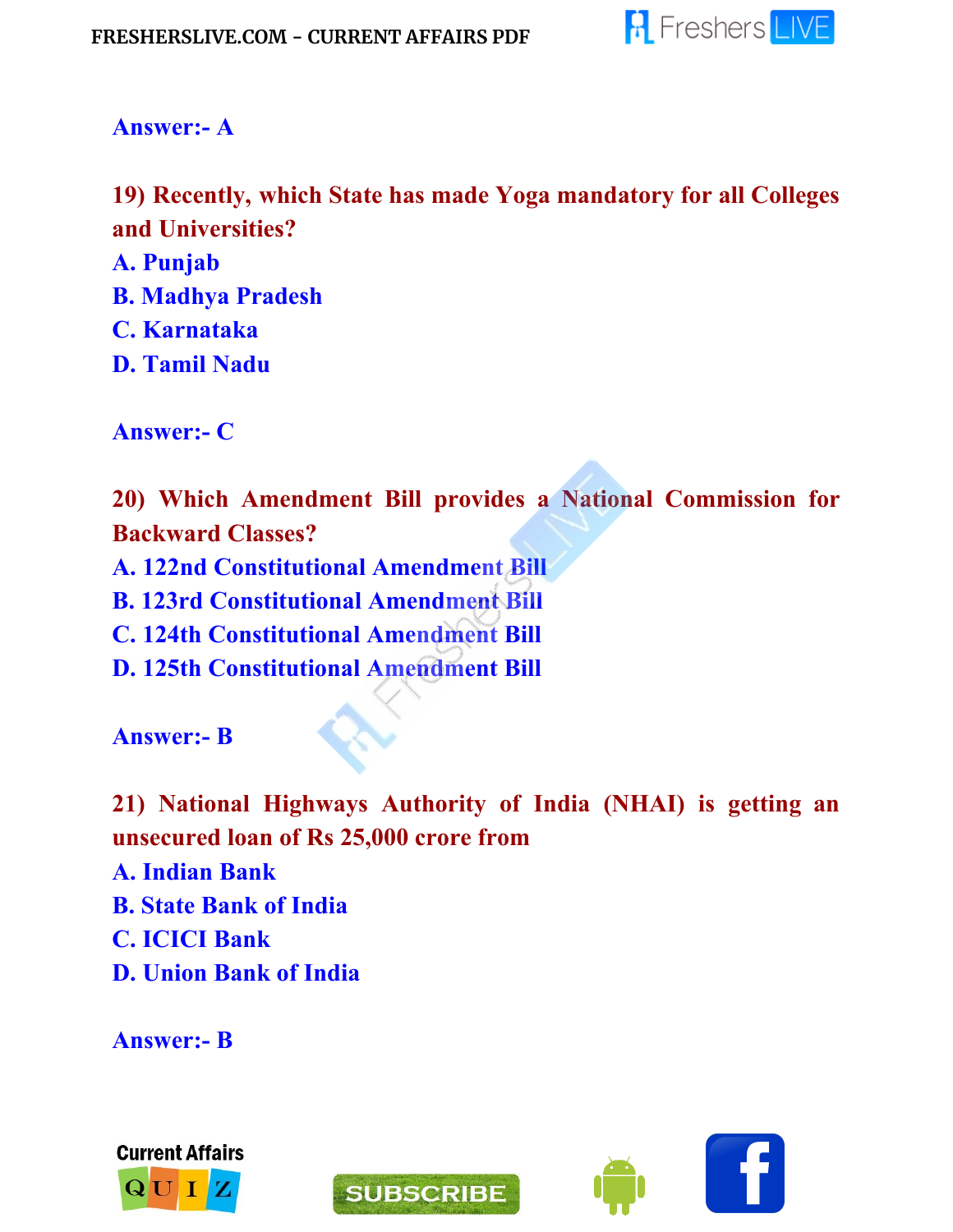

**22) Who became the second Indian cricketer to smash a hundred in women's T20 cricket? A. Jhulan Goswami B. Harmanpreet Kaur C. Smriti Mandhana D. Mithali Raj**

**Answer:- C**

**23) Which country overtakes China as World's 2nd biggest stock market?**

Testas

- **A. Russia**
- **B. Germany**
- **C. Unites States**
- **D. Japan**

**Answer:- D**

**24) Who took second spot in the List of India's 28 Fugitive Economic Offenders? A. Chetan Sandesara B. Nirav Modi C. Vijay Mallya D. Mehul Choksi**

**Answer:- D**

**25) Who has been appointed as Secretary (East) in the Ministry of External Affairs (MEA)?**



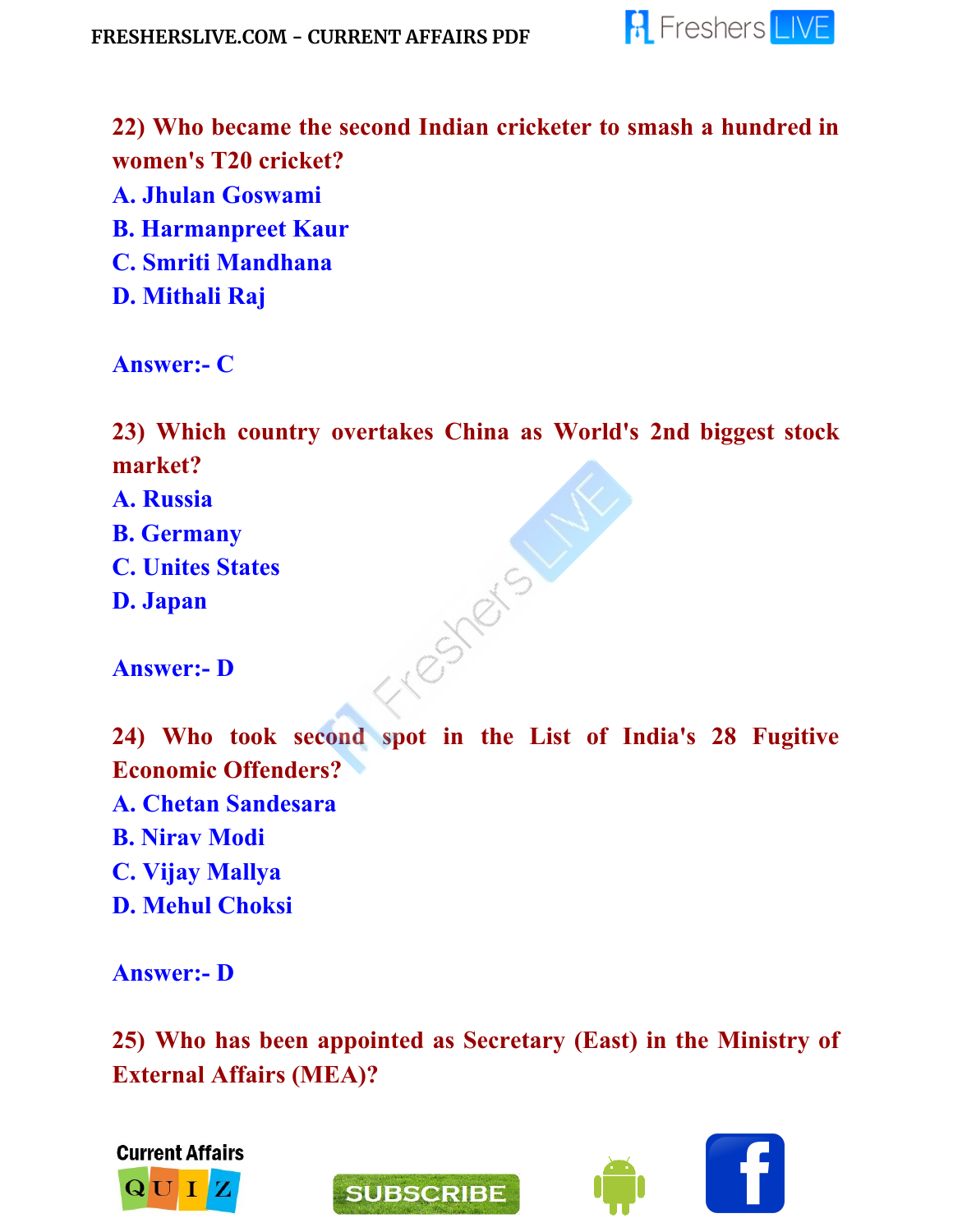

- **A. Subhash Chandra Garg**
- **B. T. S. Tirumurti**
- **C. Vijay Thakur Singh**
- **D. Ruchi Ghanashyam**

**Answer:- C**

**26) What is the name of the world's first Hindi speaking robot?**

- **A. Rashmi**
- **B. Sophia**
- **C. Rishika**
- **D. Vanitha**

**Answer:- A**

**27) Which state retained the first position on the National Council for Applied and Economic Research (NCAER)'s 2018 State Investment Potential Index?**

- **A. Delhi**
- **B. Kerala**
- **C. Andhra Pradesh**
- **D. Punjab**

**Answer:- A**

**28) Under the 'Mukhya Mantri Yuva Nestham' scheme, an allowance of \_\_\_\_\_\_\_\_ rupees per month will be provided to unemployed youth.**

**A. Rs 2000**





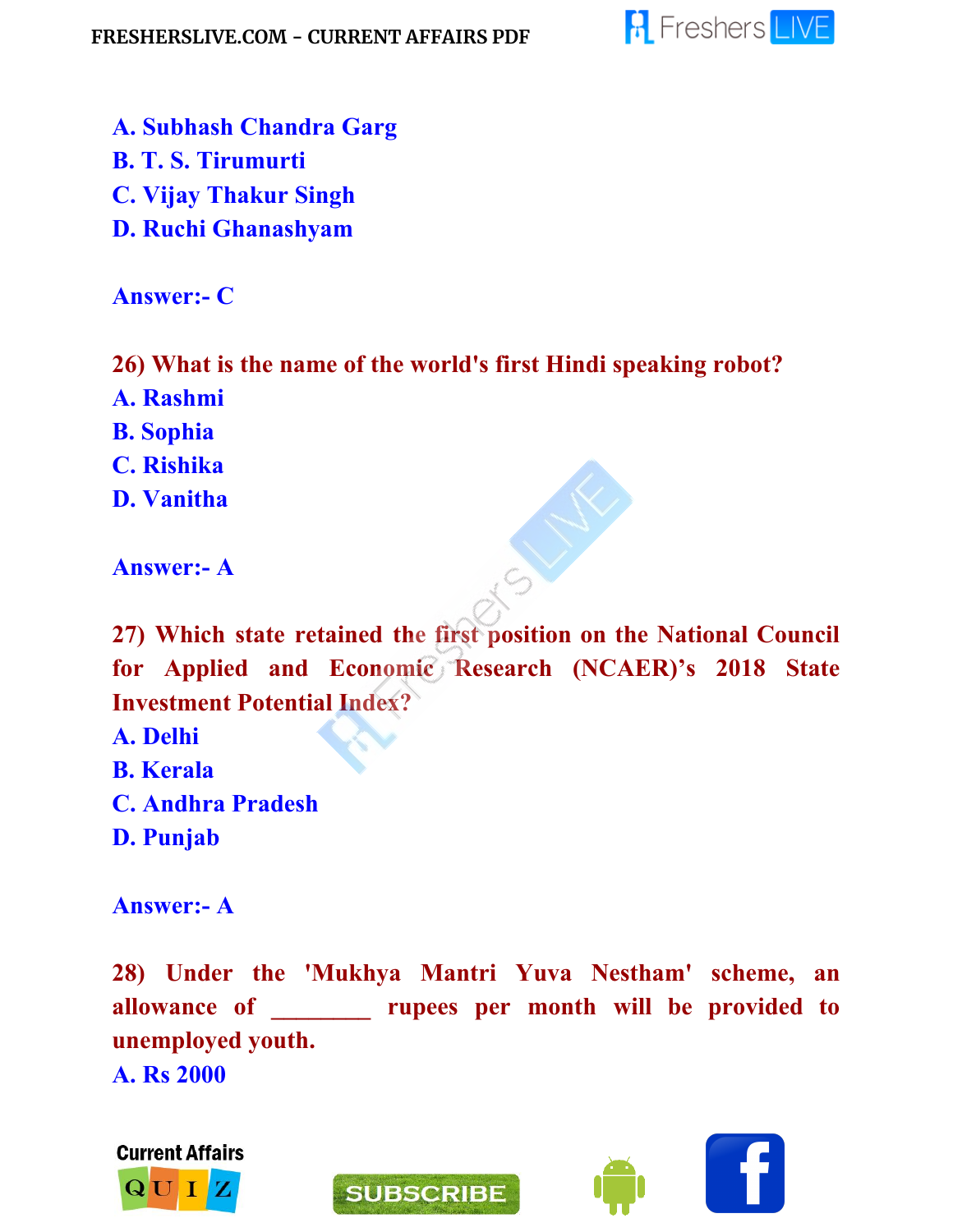

**B. Rs 1500 C. Rs 500 D. Rs 1000**

**Answer:- D**

**29) Which state government recently launched 'Swachhameva Jayate' a rural cleanliness and sanitation campaign?**

**A. Bihar**

**B. Assam**

**C. Karnataka**

**D. Telangana**

**Answer:- C**

**30) Which of the following payments bank has been recently barred by the RBI from adding new customers over discrepancies in adherence to KYC norms?**

**A. Fino Payments Bank**

**B. India Post Payments Bank**

**C. Aditya Birla Idea Payments Bank**

**D. Jio Payments Bank**

**Answer:- A**

**31) Which of the following player (aged 15 years and 335 days) has become the fourth youngest debutant in men's ODI cricket, recently?**

**SUBSCRIBE** 

**A. Yodhin Punja**



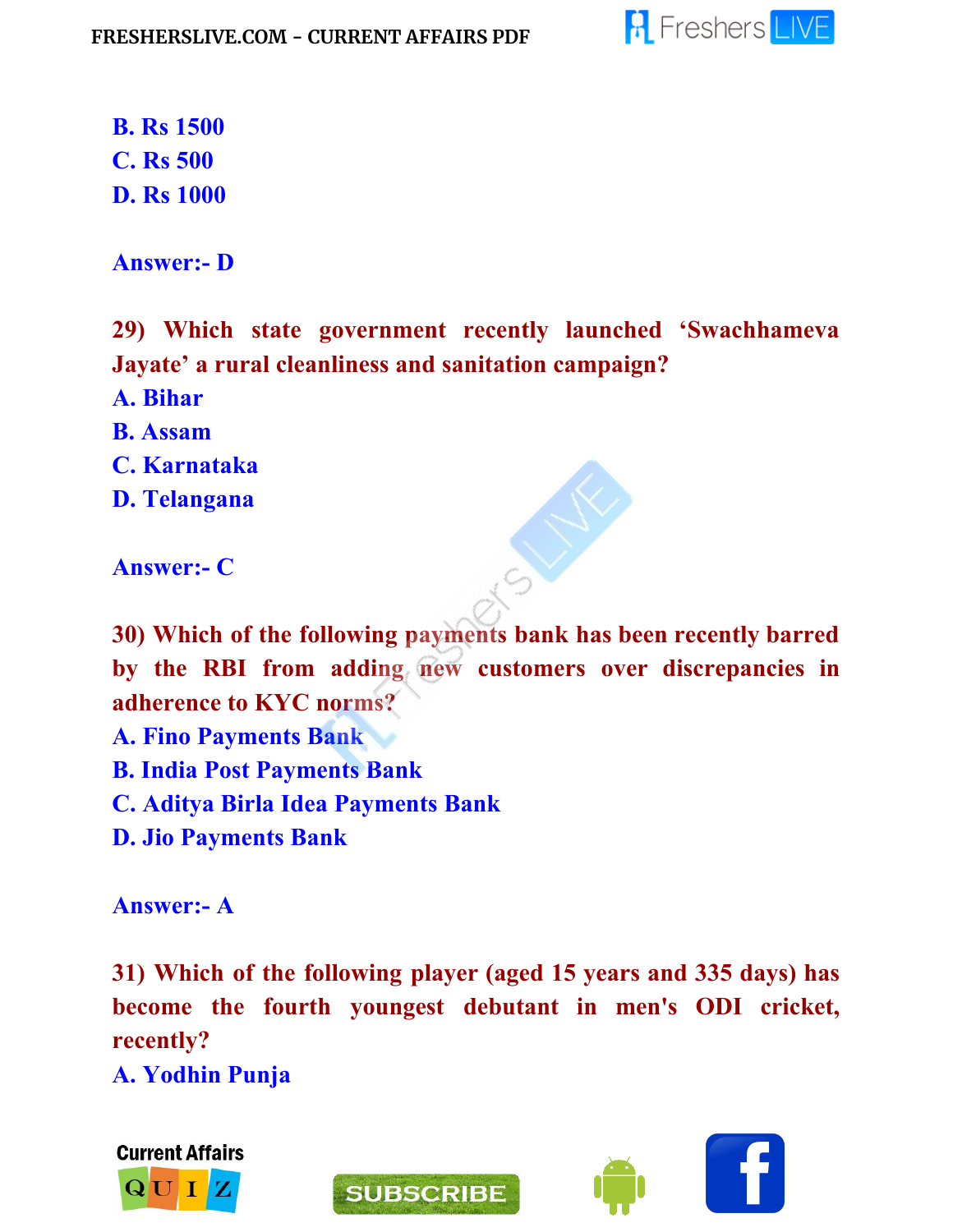

**B. Gurdeep Singh C. Mujeeb Ur Rahman D. Rohit Kumar Paudel**

**Answer:- D**

**32) How many Indonesians performed poco-poco dance to promote Asian Games 2018 and to set a world record along the way?**

**A. 75,000**

**B. 65,000**

**C. 70,000**

**D. 60,000**

**Answer:- B**

**33) Who becomes 6th Indian woman to enter top 200 Tennis rankings in Singles?**

**A. Karman Kaur Thandi**

**B. Ankita Raina**

**C. Rutuja Bhosale**

**D. Pranjala Yadlapalli**

**Answer:- A**

**34) What is the magnitude of the powerful earthquake which hit the popular Indonesian resort island of Lombok and Bali, recently?**

**A. 8.3**

**B. 5.8**

**C. 7.0**